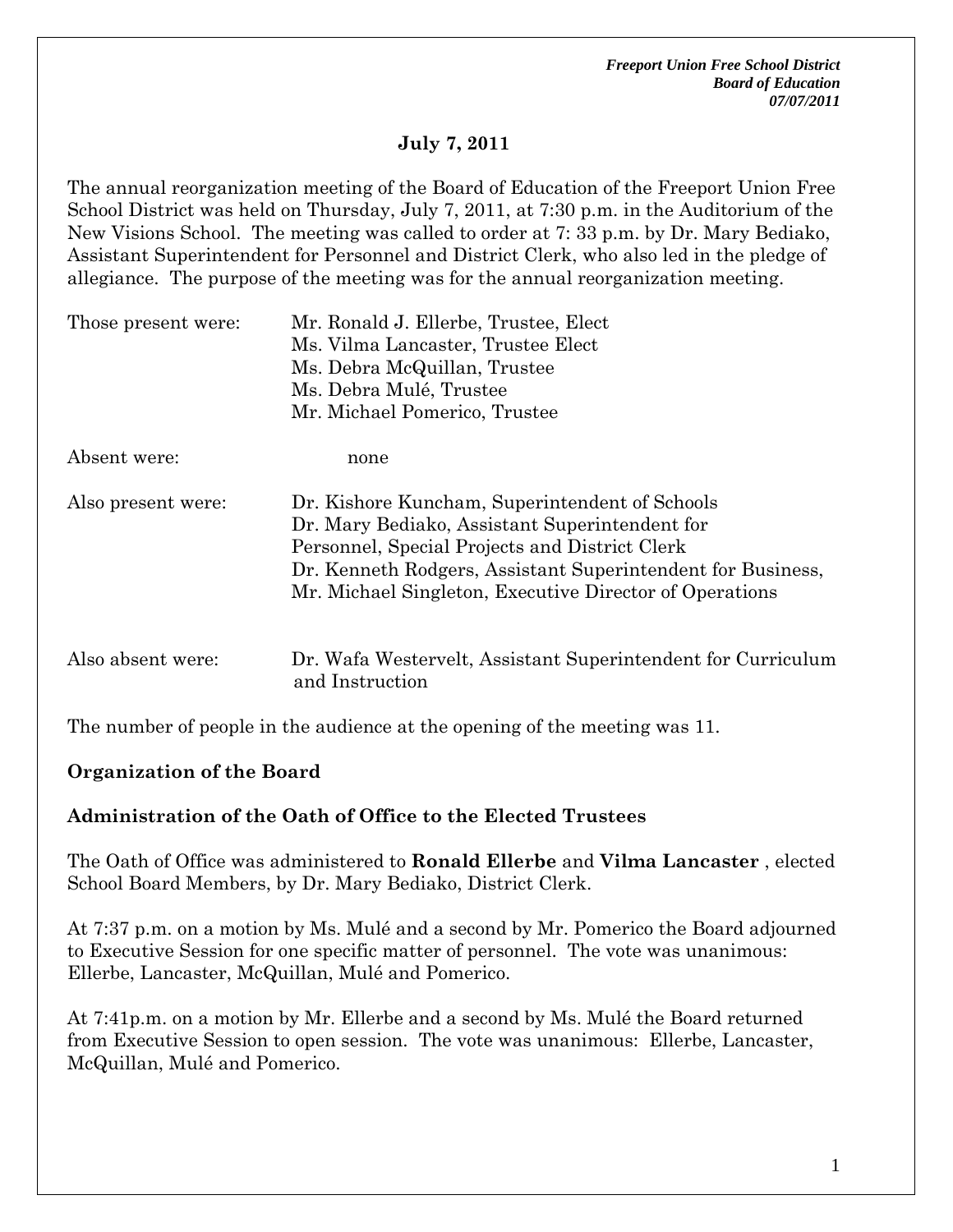## **Nomination and Election of Officers and Oath of Office – President**

On a motion by Mr. Pomerico and a second by Mr. Ellerbe, **Ms. Debra McQuillan** was nominated and elected for the office of President of the Board. There were no other nominations.

The vote was unanimous: Ellerbe, Lancaster, McQuillan, Mulé and Pomerico.

The clerk administered the Oath of Office to the newly elected President.

### **Nomination and Election of Officers and Oath of Office - Vice President**

On a motion by Mr. Ellerbe and a second by Ms. Lancaster, **Ms. Debra Mulé** was nominated for the office of Vice-President of the Board. There were no other nominations. All members present voted, the results were:

The vote was unanimous: Ellerbe, Lancaster, McQuillan, Mulé and Pomerico.

The President administered the Oath of Office to the newly elected Vice-President.

### **Appointment of Officers**

Ms. Mulé offered the following resolution for adoption:

**BE IT RESOLVED,** that the Board of Education of the Freeport Union Free School District hereby appoints the following Officers to the Board for the 2011-2012 year in accordance with Education Law. These appointments shall be in effect from July 1, 2011 and shall terminate on June 30, 2012:

- a. District Treasurer: **Debra Ferrugia**
- b. Deputy Treasurer: **Lisa Bonacci**
- c. Clerk of the Board: **Mary R. Bediako**
- d. Central Treasurer, Extra Classroom Activities Account: **Betsy Funch**
- e. Records Access Officer: **Mary R. Bediako**
- f. Environmental Safety Officer: **James Robinson**
- g. Purchasing Officer: **Kenneth Rodgers,** in his absence **Christine Petrullo**
- h. Records Management Officer: **Denise Elmore**
- i. Attendance Officer: **Maria Duran**
- j. Asbestos Hazard Emergency Response (AHERA) Local Educational Agency (LEA) designee: **James Robinson**
- k. Title IX/Section 504/ADA Compliance Officer(s): **Jonathan Bloom/Alice Kane**
- l. Liaison for Homeless Children and Youth**: Carolyn Thompson**
- m.Chemical Hygiene Officer**: James Robinson**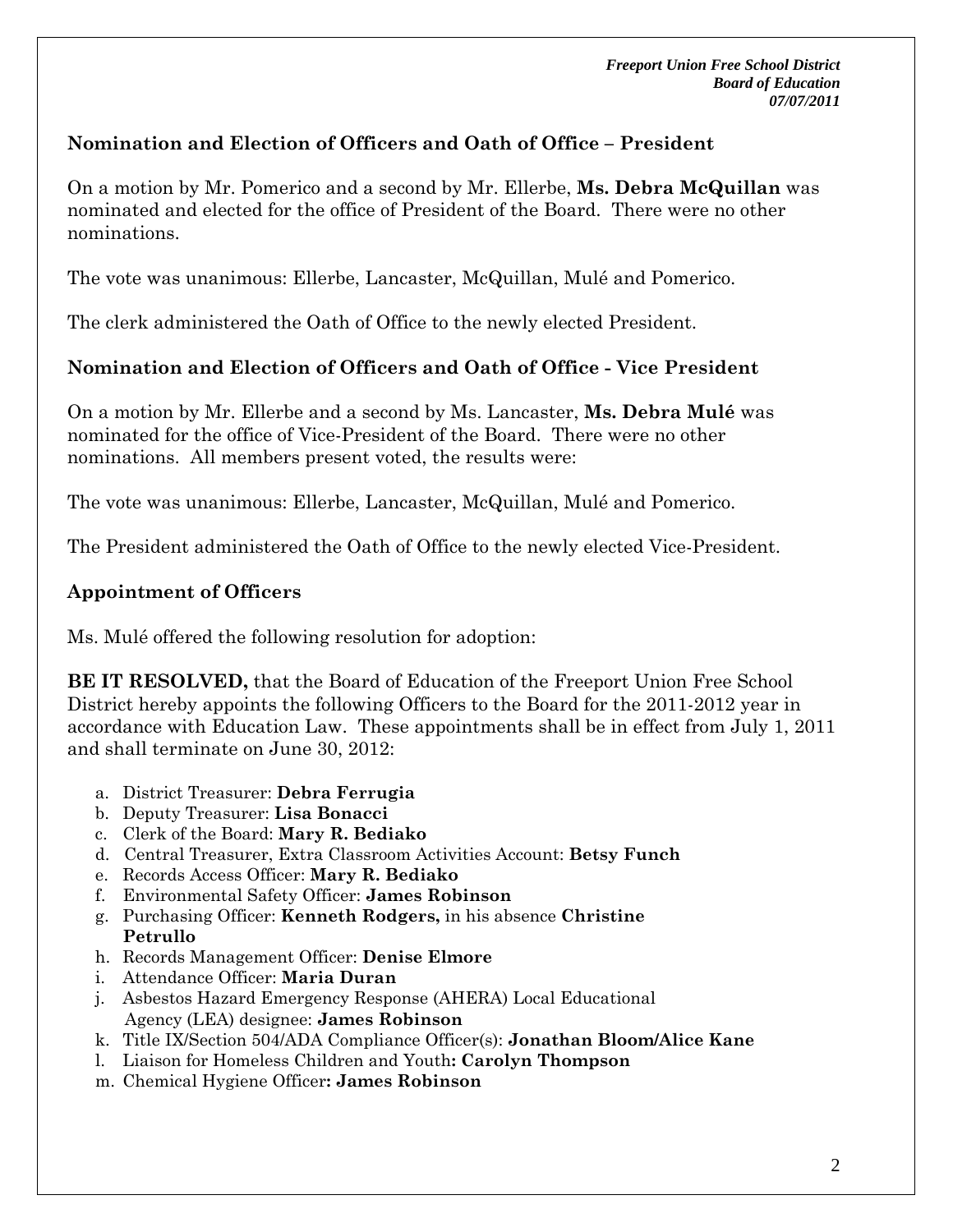The motion was seconded by Mr. Ellerbe, the motion carried and the vote was unanimous: Ellerbe, Lancaster, McQuillan, Mulé and Pomerico. Ms. McQuillan, President of the Board of Education, administered the oath of office to the appointed Officers.

# **Appointment of the Auditors**

Ms. Lancaster offered the following resolutions for adoption:

# **Appointment of External Auditors**

**BE IT RESOLVED,** by the Board of Education of the Freeport Union Free School District that the official external auditors of the District for the Year 2011-2012 shall be the firm of:

### **Coughlin Foundotos Cullen & Danowski, LLP**  *Certified Public Accountants*

**BE IT FURTHER RESOLVED,** that the President of the Board of Education or the Superintendent of the Freeport Union Free School District is hereby authorized to sign any Letter of Engagement.

# **Appointment of Internal Auditors**

**BE IT RESOLVED,** by the Board of Education of the Freeport Union Free School District that the official internal auditors of the District for the 2011-2012 school year shall be the firm of:

### **Nawrocki Smith, LLP**  *Certified Public Accountants*

**BE IT FURTHER RESOLVED,** that the President of the Board of Education or the Superintendent of the Freeport Union Free School District is hereby authorized to sign any Letter of Engagement.

# **Appointment of Internal Claims Auditors**

**BE IT RESOLVED,** by the Board of Education of the Freeport Union Free School District that the official internal claims auditors of the District for the 2011-2012 school year shall be the firm of:

#### **Deans Archer & Company**  *Certified Public Accountants*

**BE IT FURTHER RESOLVED,** that the President of the Board of Education or the Superintendent of the Freeport Union Free School District is hereby authorized to sign any Letter of Engagement.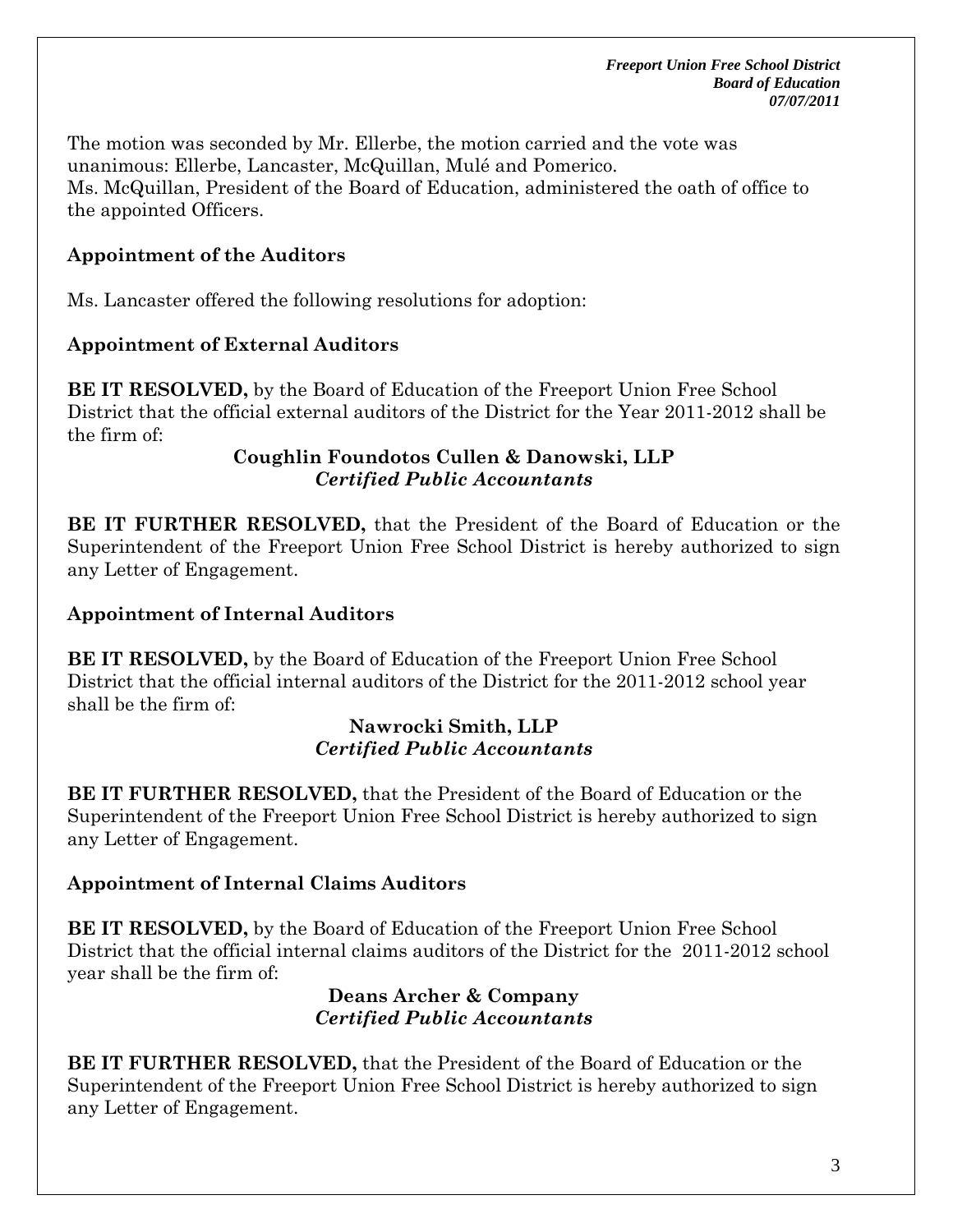# **Appointment of Accounting Firm**

**BE IT RESOLVED,** the Board of Education of the Freeport Union Free School District hereby appoints the following firm for the purposes of preparing the financial statements for the 2011-2012 school year:

### **D'Arcangelo & Co., L.L.P.** *Certified Public Accountants*

**BE IT FURTHER RESOLVED**, that the President of the Board of Education or the Superintendent of the Freeport Union Free School District is hereby authorized to sign any Letter of Engagement.

The motion was seconded by Ms. Mule, the motion carried and the vote was unanimous: Ellerbe, Lancaster, McQuillan, Mulé and Pomerico.

## **Appointment of School Attorneys and Advisors to the Board**

Mr. Ellerbe offered the following resolutions for adoption:

### **General and Labor Counsel**

**BE IT RESOLVED**, by the Board of Education of the Freeport Union Free School District that the firm **Ingerman Smith, LLP** is hereby appointed as general and labor counsel to the District for the 2011-2012 year and

**BE IT FURTHER RESOLVED,** that the President of the Board of Education or the Superintendent of the Freeport Union Free School District is hereby authorized to sign any Letter of Engagement.

## **Bond Counsel**

**FURTHER RESOLVED,** that the firm of **Hawkins, Delafield, and Wood,** shall be appointed as bond counsel to the District for the period July 1, 2011 to June 30, 2012; and

**BE IT FURTHER RESOLVED,** that the President of the Board of Education or the Superintendent of the Freeport Union Free School District is hereby authorized to sign any Letter of Engagement.

## **Financial Advisors**

**FURTHER RESOLVED,** that **New York Municipal Advisors Corporation** be appointed at the financial advisors to the District for the period July 1, 2011 to June 30, 2012; and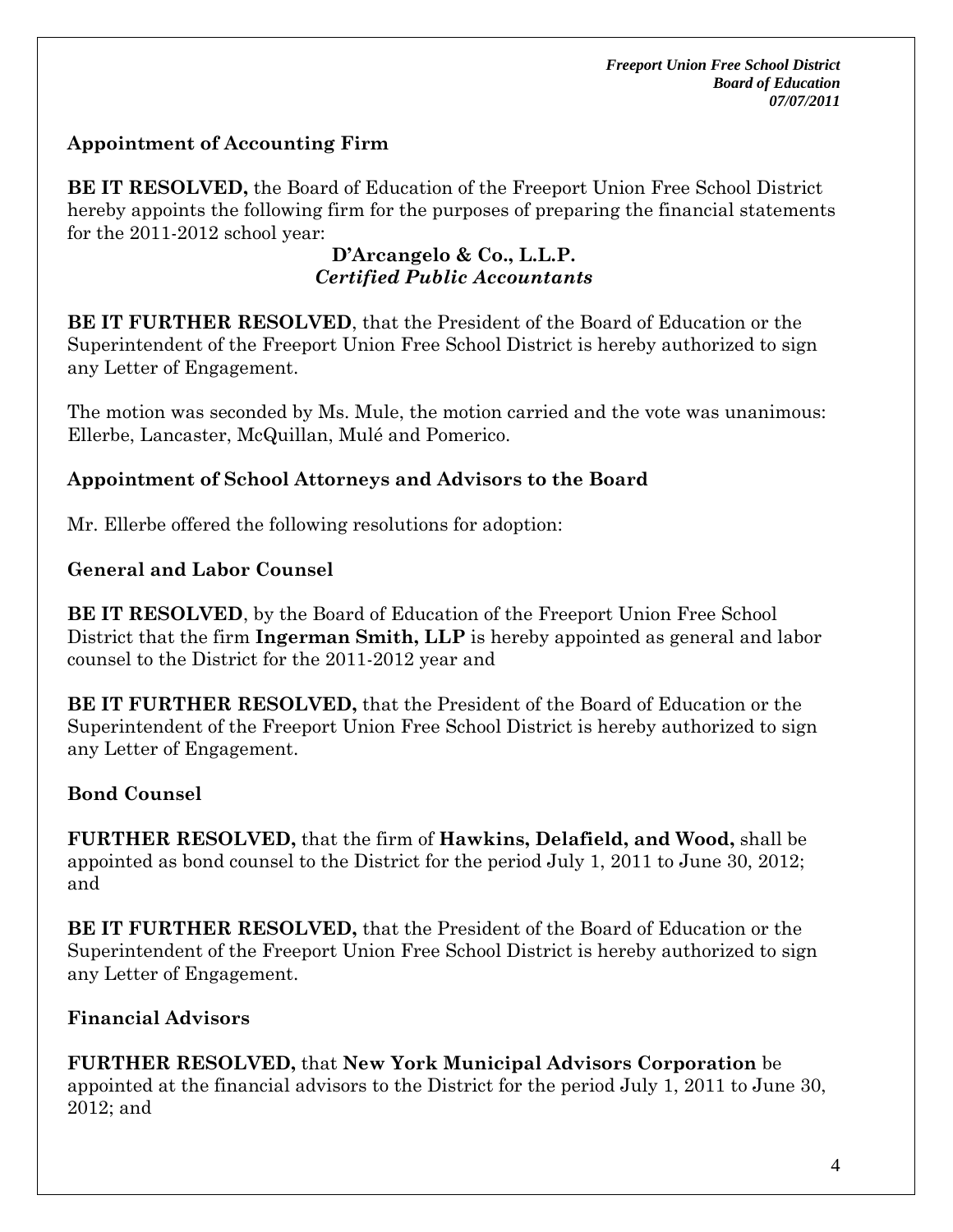**BE IT FURTHER RESOLVED,** that the President of the Board of Education or the Superintendent of the Freeport Union Free School District is hereby authorized to sign any Letter of Engagement.

## **Architects**

**BE IT RESOLVED**, that the Board of Education of the Freeport Union Free School District hereby appoints the firm of **BJLJ Engineers and Architects, P.C.,** for the purpose of providing architectural and engineering services for the 2011-2012 year.

**BE IT FURTHER RESOLVED,** that the President of the Board of Education or the Superintendent of the Freeport Union Free School District is hereby authorized to sign any Letter of Engagement.

The motion was seconded by Mr. Pomerico, the motion carried and the vote was unanimous: Ellerbe, Lancaster, McQuillan, Mulé and Pomerico.

## **Appointment of the Committees on Special Education**

Mr. Pomerico offered the following resolution for adoption:

**BE IT RESOLVED,** by the Board of Education of the Freeport Union Free School District that the amended appointments to the Committees on Special Education shall be in accordance to Education Law and shall be effective for the year 2011-2012;

 1. **Central CSE Committee**: - Chairperson/Administrator – Alice Kane, Pamela Taylor; School Building Psychologist, Parent Representatives – Dianne Clark, Yvette Gaynor, Katherine Brophy, Donna Rafael, Kathleen Santamaria, Doree Seiver, Physician - Dr. Denise Robinson or alternate appointed by the Board; All special education teachers on staff, and the child's teacher.

 2. **CSE Subcommittee / Columbus** - Administrator - Peggy Miller; Chairperson/Psychologist – Dolores Lloves; All special education teachers on staff; Nurse/ Teacher – Linda Wittick; and all parent representatives appointed for the Central CSE Committee.

 3. **CSE Subcommittee / Archer** - Administrator - Paula Lein; Chairperson/Psychologist - Lissette Santiago; All special education teachers on staff; Nurse/ Teacher –Mary Ann Seitz; the child's teacher, and all parent representatives appointed for the Central CSE Committee.

 4. **CSE Subcommittee / Bayview** – Administrator - Odette Wills; Chairperson/Psychologist – Maria Vasquez-Wright; All special education teachers on staff; the child's teacher, Nurse/ Teacher – Lisa Rabinowitz; and all parent representatives appointed for the Central CSE Committee.

 5. **CSE Subcommittee /Giblyn** - Administrator – Amanda Villalba; Chairperson/Psychologist - Stephanie Metzger; All special education teachers on staff; the child's teacher, Nurse/ Teacher – Agnes Burgess; and all parent representatives appointed for the Central CSE Committee.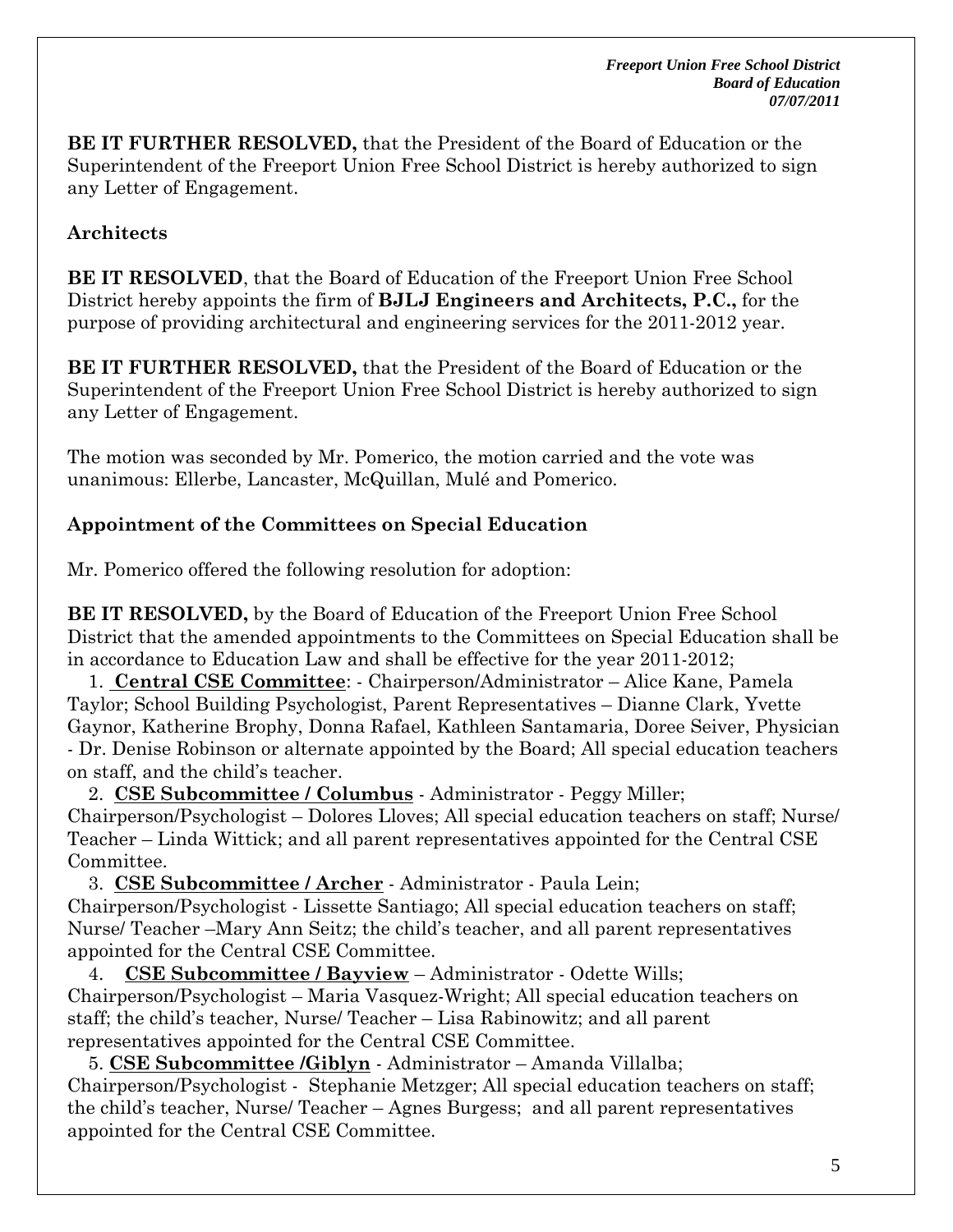6. **CSE Subcommittee / New Visions** - Administrator – Renee Crump; Chairperson/Psychologist – Ilona Fiola; All special education teachers on staff; the child's teacher, Nurse/ Teacher – Antonia Pincus; and all parent representatives appointed for the Central CSE Committee.

 7. **CSE Subcommittee / Atkinson**- Administrator - Linda G. Carter; Chairperson/Psychologist – Jennifer Lopez/Magaly Raiehle, All special education teachers on staff; Nurse/ Teacher – Agnes Burgess; the child's teacher, and all parent representatives appointed for the Central CSE Committee.

 8. **CSE Subcommittee / Dodd** - Administrator – John O'Mard; Chairpersons/ Psychologists – Michael McGinn/ Magaly Raiehle, All special education teachers on staff; the child's teacher, Nurse/ Teacher - Peggy Sameroff; and all parent representatives appointed for the Central CSE Committee.

 9. **CSE Subcommittee / FHS** - Administrator – Ernest Kight; Chairpersons/Psychologists - Glenn Clark, Esperanza Yepes, Elizabeth D'Aiello; All special education teachers on staff; the child's teacher, Nurses/ Teachers - Sarah Molese, Mary Jean Tucker, Eileen Jackson (P.M. only); and all parent representatives appointed for the Central CSE Committee.

 10. **CSE Subcommittee** / **Out of District Students**; Administrator – Pamela Taylor, Chairperson Matthew Sether, Special Education teachers, General Education teachers and all parent representatives appointed for the Central CSE Committee.

 11. **Committee on Preschool Special Education** - Administrator – Peggy Miller, Chairperson, Arthur Dozier; Parent Representatives - all parent representatives appointed for the Central CSE Committee, Evaluators/Teachers on staff at State Education Department approved preschool special education programs, evaluation sites, and County approved itinerant service providers; Professionals from Agencies serving child - birth to two years - all professionals on staff; Professional appointed by the County - Antonia Della Veccia Monson or alternate County designee; and the surrogate parent will be named at a later date.

**BE IT FURTHER RESOLVED**, that the District Clerk shall canvass the list of impartial hearing officers who have expressed a willingness to conduct hearings in Nassau County in order to assess whether such hearing officers are willing to serve as hearing officers in connection with Freeport matters and to ascertain whether there is any conflict of interest or appearance of impropriety which would preclude a hearing officer from hearing a Freeport matter.

The motion was seconded by Mr. Ellerbe, the motion carried and the vote was unanimous: Ellerbe, Lancaster, McQuillan, Mulé and Pomerico.

## **Appointment of the School Physicians**

Ms. Mulé offered the following resolution for adoption:

**BE IT RESOLVED,** by the Board of Education of the Freeport Union Free School District that the following physicians shall be appointed as school physicians for the 2011-2012 year: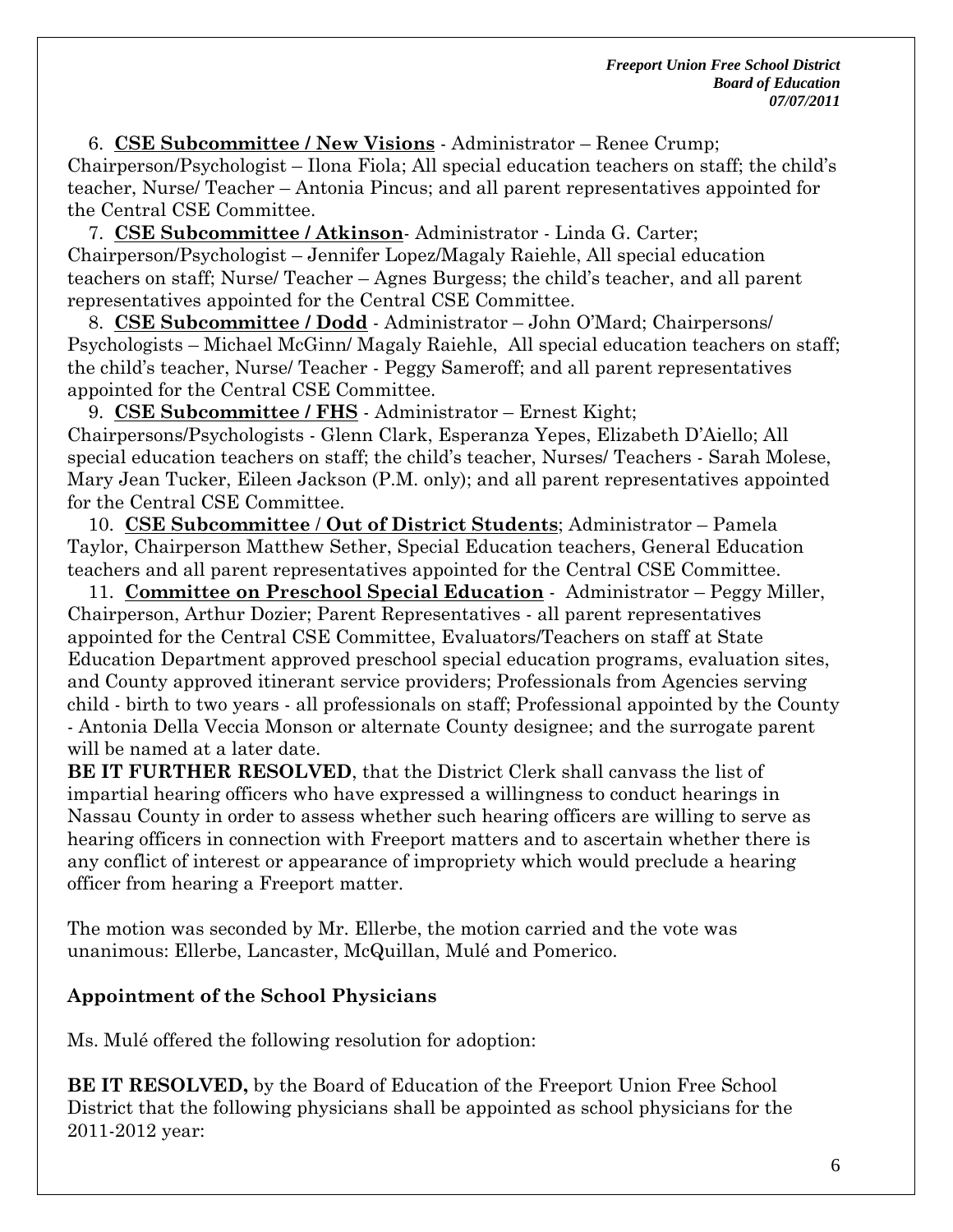Dr. Denise Robinson; Dr. David Klein: Dr. Suanne Kowal-Connelly

The motion was seconded by Mr. Ellerbe, the motion carried and the vote was unanimous: Ellerbe, Lancaster, McQuillan, Mulé and Pomerico.

### **Appointments to the Scholarship and Honors Board**

Ms. Lancaster offered the following resolution for adoption:

**BE IT RESOLVED,** that the Board of Education of the Freeport Union Free School District hereby appoints the following individual to the Scholarship and Honors Board for the two year term beginning July 1, 2011 and ending June 30, 2013 (to replace the unexpired term of James Parola):

Anthony J. Miller

**BE IT FURTHER RESOLVED,** that the Board of Education of the Freeport Union Free School District hereby appoints the following members to the Scholarship and Honors Board for the three year term beginning July 1, 2011 and ending June 30, 2014:

- 1. Mrs. Ellen Kelly
- 2. Ms. Patricia Lewis
- 3. Ms. Carmen Piñeyro-Mendoza

The motion was seconded by Mr. Ellerbe, the motion carried and the vote was unanimous: Ellerbe, Lancaster, McQuillan, Mulé and Pomerico.

## **Designation of Banks as Depositories**

Mr. Ellerbe offered the following resolution for adoption:

**BE IT RESOLVED,** by the Board of Education of the Freeport Union Free School District that JP Morgan Chase Bank, Citibank, Bank of America, HSBC Bank, Capital One Bank, T.D. Bank, Municipal Investors Service Corporation (MBAI) Flushing Bank and NYLAF (Cadre Securities, Inc.) shall be designated as the depositories of the District for 2011-2012.

The motion was seconded by Mr. Pomerico, the motion carried and the vote was unanimous: Ellerbe, Lancaster, McQuillan, Mulé and Pomerico.

## **Appointment of the Official Papers**

Mr. Pomerico offered the following resolution for adoption:

**BE IT RESOLVED,** by the Board of Education of the Freeport Union Free School District that The Freeport/Baldwin Leader, and the Long Island Graphic, two papers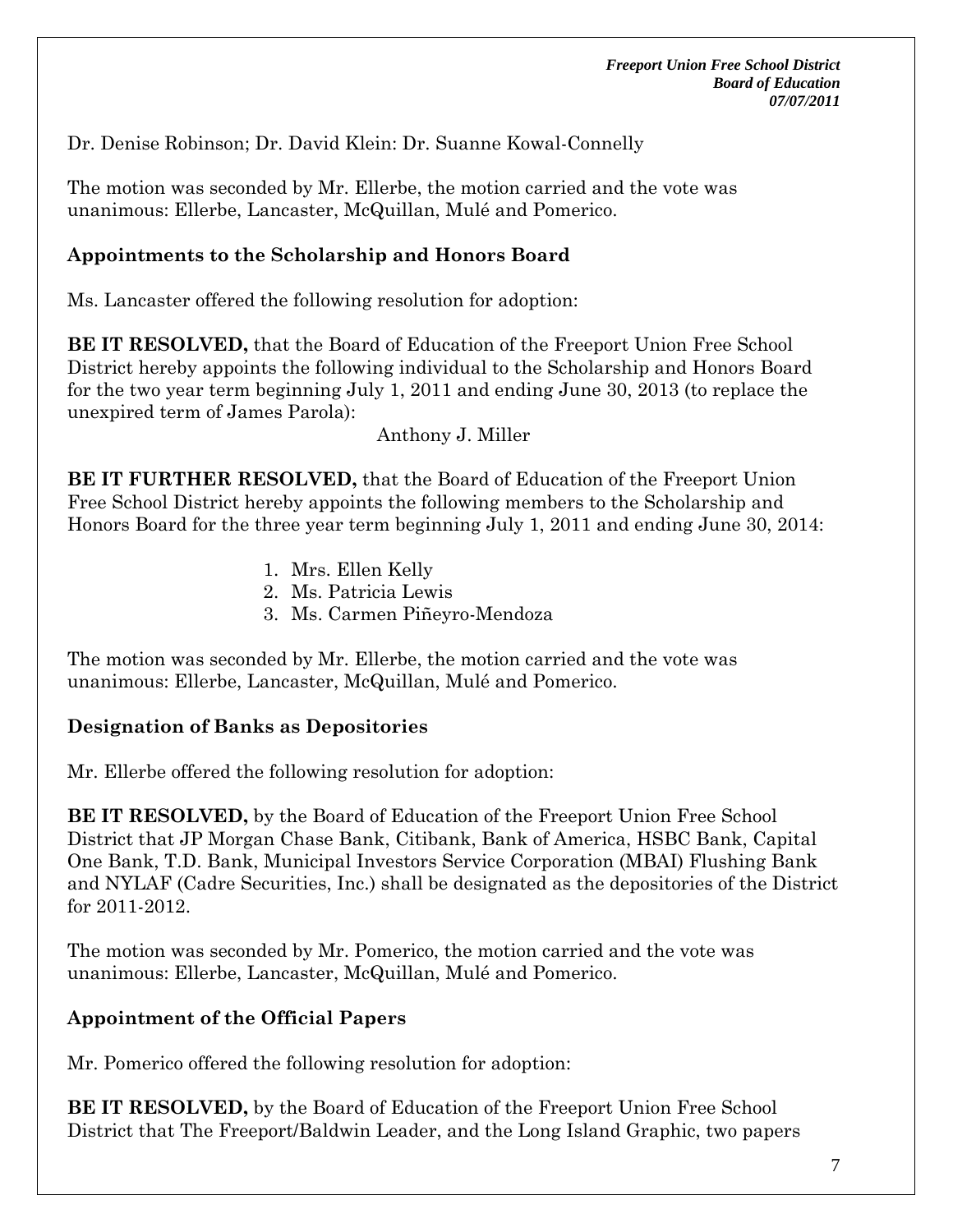with local distribution, shall be designated as the official papers for the purpose of placing legal advertisements; and

**THAT** Newsday shall be designated as the official alternate paper for the purpose of placing legal advertisements on an emergency and need basis.

The motion was seconded by Mr. Ellerbe and the motion carried unanimously: Ellerbe, Lancaster, McQuillan, Mulé and Pomerico.

# **Authorization of Petty Cash Accounts**

Ms. Mulé offered the following resolution for adoption:

**BE IT RESOLVED,** by the Board of Education of the Freeport Union Free School District that petty cash accounts be established for the 2011-2012 year. These accounts shall be established as follows:

- 1. District Clerk, District Clerks Office in the amount of \$100;
- 2. Senior Account Clerk, Business Office in the amount of \$100;
- 3. Senior Account Clerk, Business Office in the amount of \$100;
- 4. High School Principal in the amount of \$100;
- 5. Junior High School Principal in the amount of \$100;
- 6. Atkinson School Principal in the amount of \$100;
- 7. Archer Street School Principal in the amount of \$100;
- 8. Leo F. Giblyn School Principal in the amount of \$100;
- 9. Bayview Avenue School Principal in the amount of \$100;
- 10. New Visions School Principal in the amount of \$100;
- 11. Columbus Avenue School Principal in the amount of \$100; and
- 12. Cafeteria in the amount of \$100.

The motion was seconded by Mr. Ellerbe, and unanimously carried: Ellerbe, Lancaster, McQuillan, Mulé and Pomerico.

## **Authorization to Make Budget Transfers**

Ms. Lancaster offered the following resolution for adoption:

**BE IT RESOLVED,** by the Board of Education of the Freeport Union Free School District that the Superintendent of Schools and his designee is hereby authorized to make budget transfers in accordance with the regulations as set forth by the Commissioner of Education and in accordance with the policy on budget transfers as set forth by the Board.

The motion was seconded by Ms. Mulé and unanimously carried: Ellerbe, Lancaster, McQuillan, Mulé and Pomerico.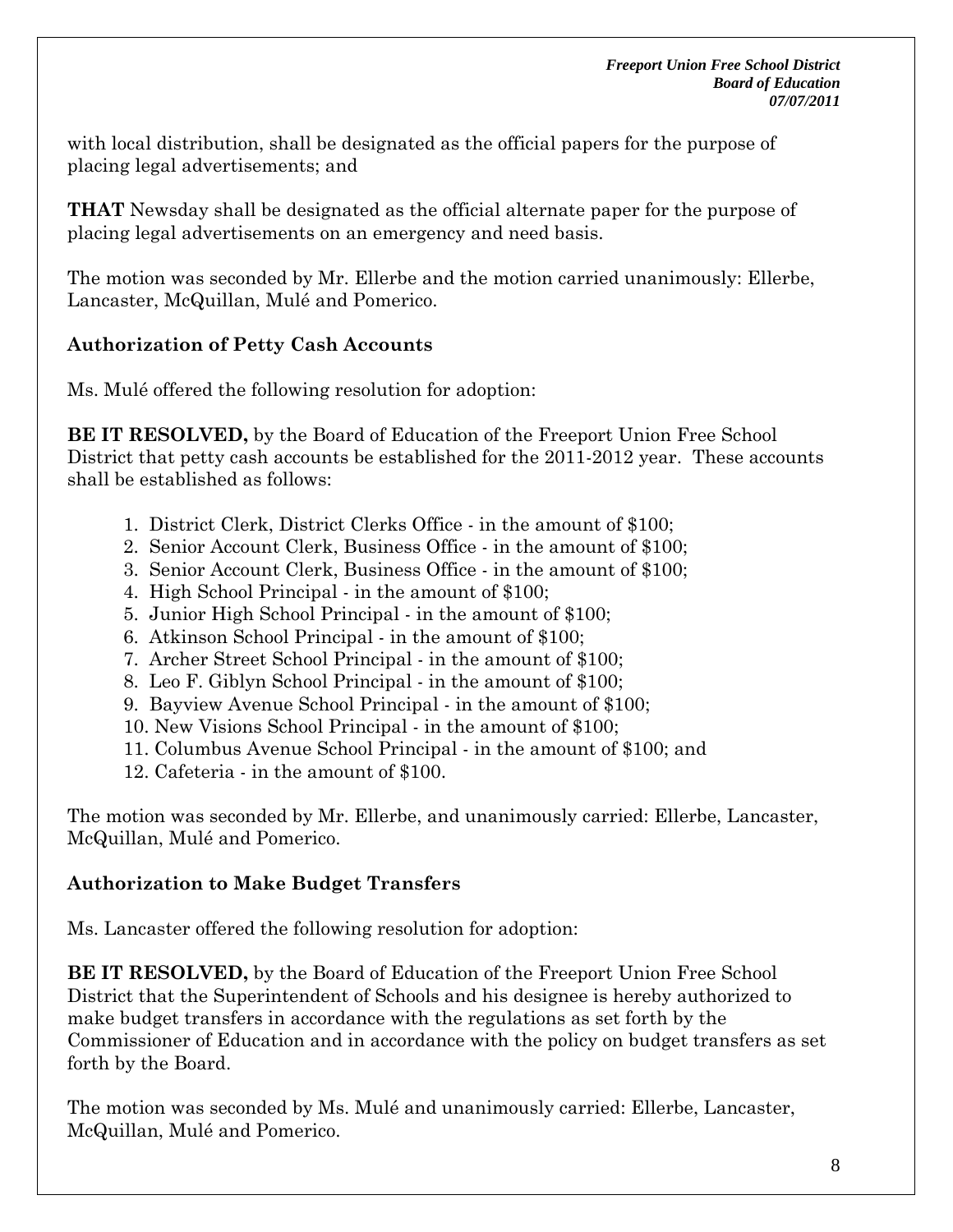## **Authorization to Open Bids**

Mr. Ellerbe offered the following resolution for adoption:

**BE IT RESOLVED**, by the Board that the following employees be authorized to receive and open bid proposals for the 2011-2012 year:

Superintendent of Schools Assistant Superintendents Executive Director of Operations Purchasing Official Clerk of the Board Director of Facilities Assistant Business Administrator Computer Operations Manager Directors and Coordinators Transportation Supervisor

**FURTHER RESOLVED**, that any three shall be present at all bid openings in accordance with Board Policy.

The motion was seconded by Mr. Pomerico and unanimously carried: Ellerbe, Lancaster, McQuillan, Mulé and Pomerico.

## **Establishment of District Rates**

Mr. Pomerico offered the following resolution for adoption:

**BE IT RESOLVED,** that the Board hereby establishes the following schedule of rates:

A. **Use of Facilities (Buildings) and Fields** shall be in accordance with the regulations here attached and fee schedule shall be as follows: Auditorium: \$50 per hour

Cafeteria: \$35 per day Classroom: \$10 per day Gymnasium: \$35 per day Custodial (Holidays & Weekends): \$45 per hour Security: \$30 per hour Audio Visual: \$45 per hour/Audio Visual Technician: \$10 per hour Field Permit (July-August 8 weeks): \$300 (no charge for in district non-profit groups)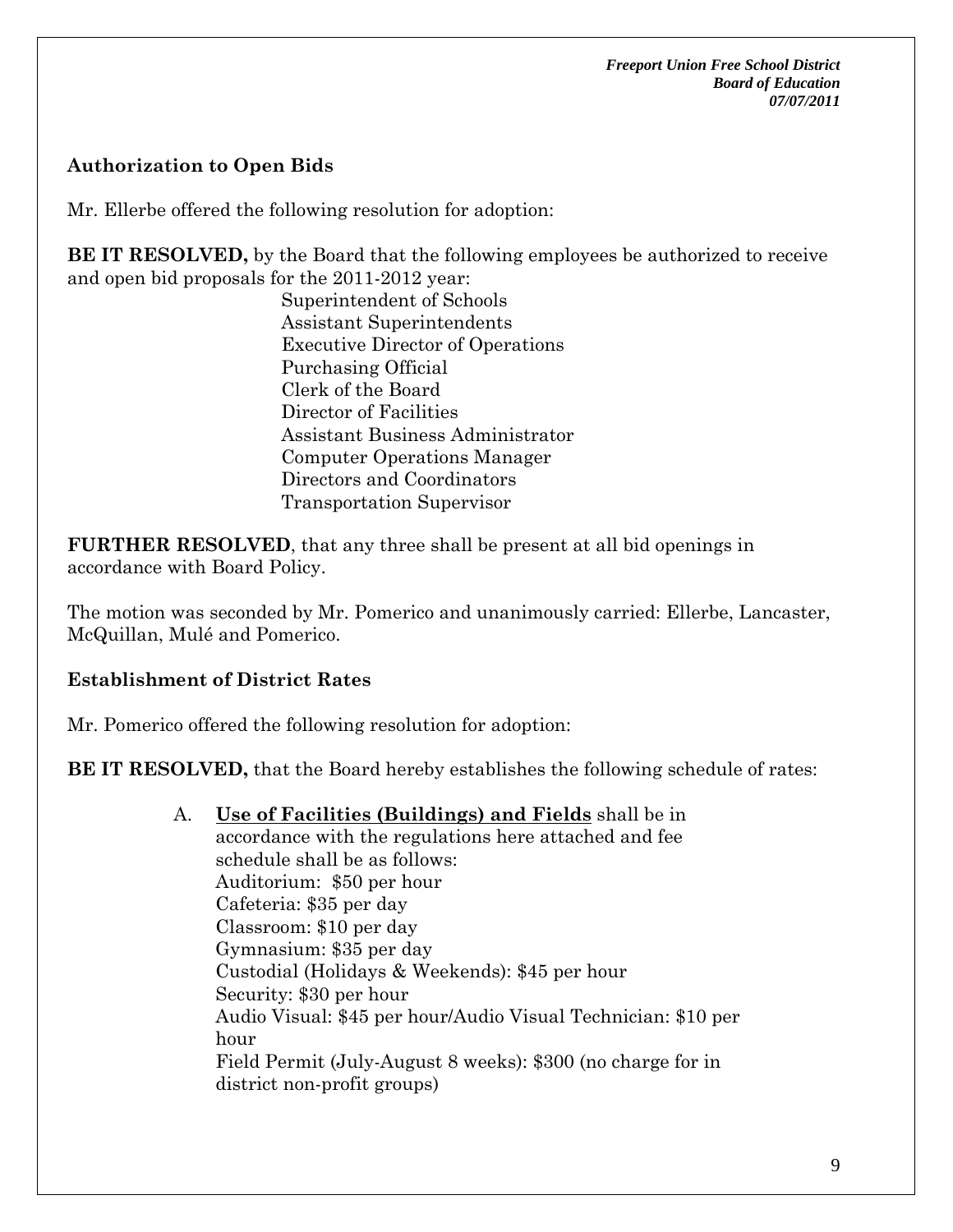- B. **Authorized Reimbursable Travel Mileage Allowance** shall be set the IRS rate.
- C. **Daily Meal Allowance** for Conferences shall be set at \$45.00 per day.
- D. **School Breakfast and Lunch Prices** shall be as follows:
	- a. Pre-Kindergarten; Breakfast \$1.25; Lunch \$1.25
	- b. Elementary (K-6); Breakfast \$1.25; Lunch \$2.00
	- c. Middle School (7-8); Breakfast \$1.25; Lunch \$2.25
	- d. High School (9-12); Breakfast \$1.50; Lunch \$2.25 Milk & Chocolate Milk - \$0.40
- E. **Substitute Teacher, Teacher Assistant, Clerical Rates and Student Worker Rate** shall be as follows:
	- a. Daily Substitute Teacher rate \$100
	- b. Permanent Substitute Teacher rate \$125
	- c. Substitute Teacher Assistant rate \$10.00 per hour
	- d. Substitute Clerical rate \$10.00 per hour
	- e. Student Worker rate \$8.25 per hour

## F. **District Rates for Poll Workers**

- a. Head of Polls \$10.00 per hour
- b. Poll Workers \$8.50 per hour

The motion was seconded by Ms. Mulé and the motion was unanimously carried: Ellerbe, Lancaster, McQuillan, Mulé and Pomerico.

## **Designation of Authorized Signatures on Checks**

Ms. Mulé offered the following resolution for adoption:

**BE IT RESOLVED,** that the Treasurer be authorized to sign checks on behalf of the District for the period to begin July 1, 2011 and end June 30, 2012; and **FURTHER RESOLVED,** that in the absence of the Treasurer, the Deputy Treasurer shall be authorized to sign checks on behalf of the District for the period to begin July 1, 2011 and end June 30, 2012

The motion was seconded by Mr. Ellerbe and the motion was unanimously carried: Ellerbe, Lancaster, McQuillan, Mulé and Pomerico.

# **Certification of Payrolls**

Ms. Lancaster offered the following resolution for adoption:

**BE IT RESOLVED,** by the Board of Education of the Freeport Union Free School District that the Superintendent of Schools or his designee shall be designated as the authorized person to certify the payrolls of the District from July 1, 2011 to June 30, 2012.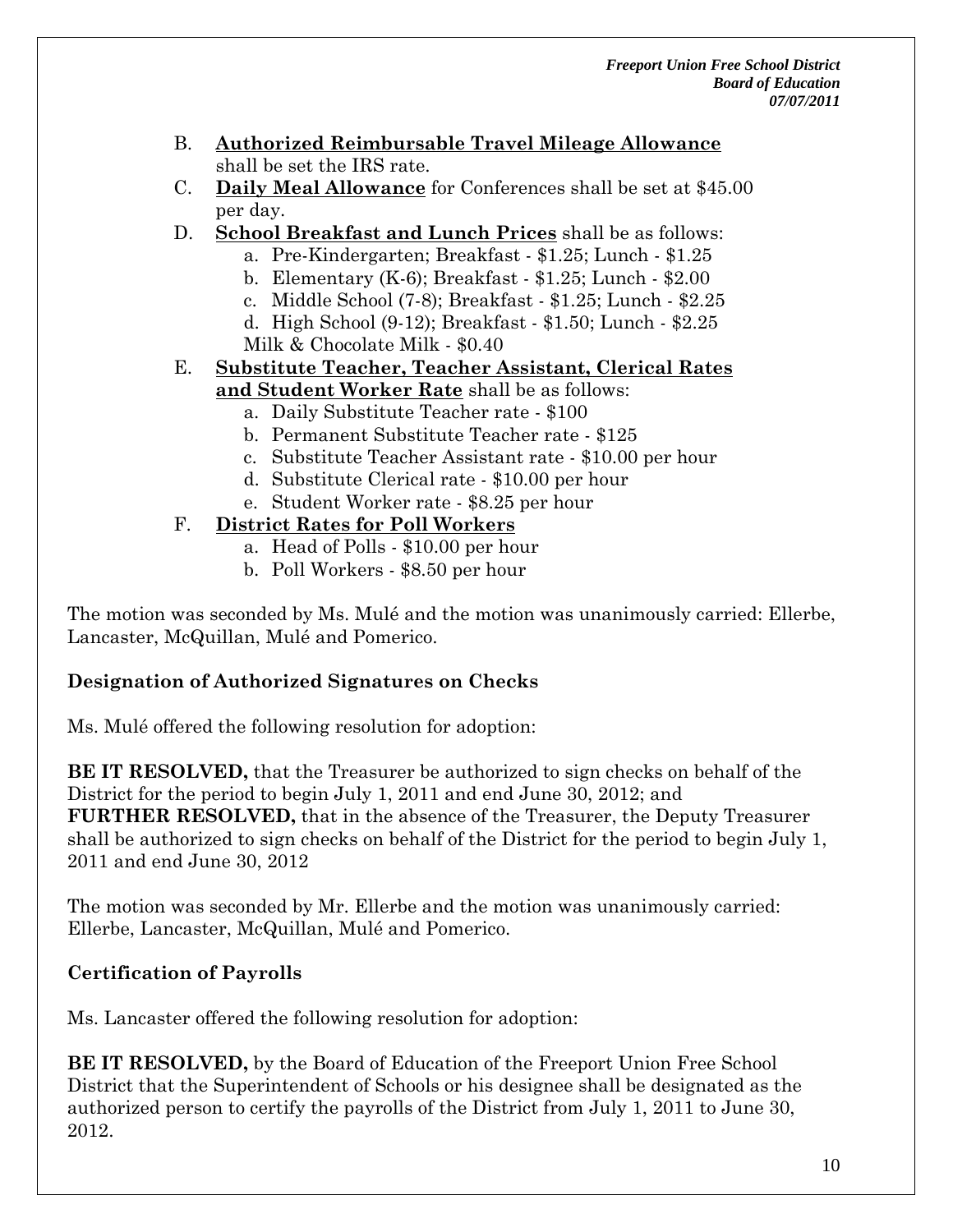The motion was seconded by Ms. Mulé and unanimously carried: Ellerbe, Lancaster, McQuillan, Mulé and Pomerico.

# **Authorization to Approve Conferences**

Mr. Ellerbe offered the following resolution for adoption:

**BE IT RESOLVED,** by the Board of Education of the Freeport Union Free School District that the Superintendent of Schools and his or her designee shall be designated as the authorized persons to approve employee requests to attend conferences for the school year 2011-2012.

The motion was seconded by Mr. Pomerico and unanimously carried: Ellerbe, Lancaster, McQuillan, Mulé and Pomerico.

# **Bonding of Employees**

Mr. Pomerico offered the following resolution for adoption:

**BE IT RESOLVED,** by the Board of Education of the Freeport Union Free School District in accordance with the Laws of the State of New York, that all the employees and officers of the Board shall be bonded and included within the blanket public employee dishonesty insurance policy purchased by the Freeport Union Free School District. The insurance policy covers all employees including the Superintendent, Assistant Superintendent for Business, Treasurer, Deputy Treasurer, Purchasing Agent, Payroll Clerk, Accounts Payable Clerk, Assistant Business Administrator, Central Treasurer for Extra Classroom Activity Fund, Internal Auditor and Internal Claims Auditor.

The motion was seconded by Ms. Mulé and unanimously carried: Ellerbe, Lancaster, McQuillan, Mulé and Pomerico.

## **Acceptance of State and Federal Funds**

Ms. Mulé offered the following resolutions for adoption:

**BE IT RESOLVED,** by the Board of Education of the Freeport Union Free School District that the Board accepts, as a necessary preliminary, any and all State and Federal funds that are to be used for the improvement of the Educational System of the Freeport Public Schools.

**BE IT ALSO RESOLVED,** that the Board of Education of the Freeport Union Free School District hereby authorizes the Superintendent of Schools to apply for and accept all grants from governmental and private organizations.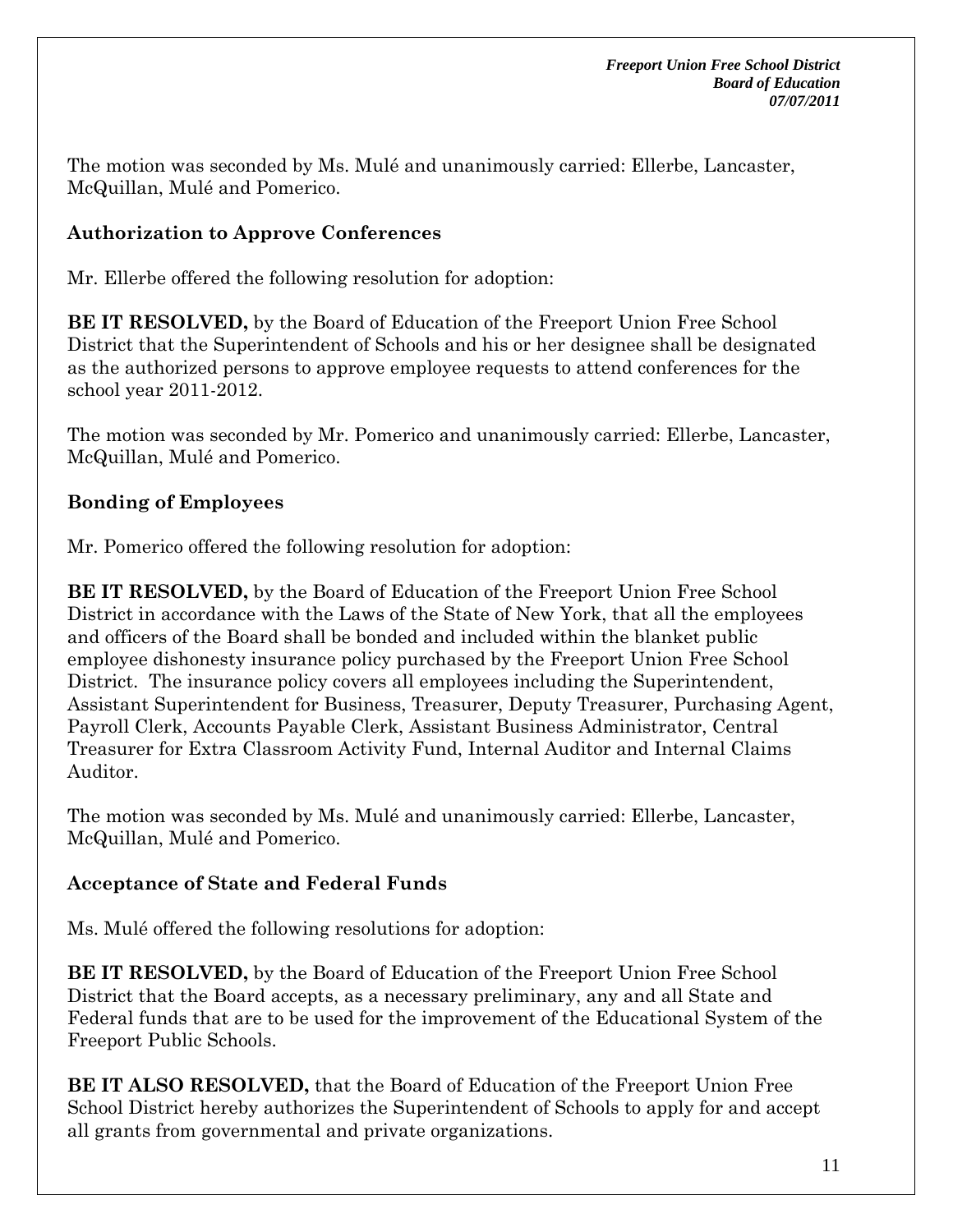The motions were seconded by Mr. Ellerbe and unanimously carried: Ellerbe, Lancaster, McQuillan, Mulé and Pomerico.

## **Indemnification of School Board Members and Employees**

Ms. Lancaster offered the following resolution for adoption:

**WHEREAS**, Section 18 of the Public Officers Law of the State of New York authorizes municipal corporations, including boards of education, to adopt supplemental defense and indemnification provisions to those contained in the Education Law; and

**WHEREAS**, the statute authorizes boards of education to defend, indemnify and save harmless, members of boards of education and officers, agents and employees of boards of education; authorized parent volunteers; members of school-based planning and shared decision making committees; and members of the district's audit committee, in connection with any claims, awards or judgments obtained against such board members, officers, agents or employees; authorized parent volunteers; members of school-based planning and shared decision making committees; and members of the district's audit committee in any State or Federal Court, in the amount of any judgment, award or settlement of any such claim, provide the act or omission from which such judgment, award or claim arose or occurred while the board member, officer, agent or employee or authorized parent volunteer; member of a school-based planning and shared decision making committee; or a member of the district's audit committee was acting within the scope of his or her office or employment or authorized volunteer duties;

**BE IT RESOLVED,** that the Board of Education of the Freeport Union Free School District hereby adopts the supplemental defense and indemnification provisions contained in Section 18 of the Public Officers Law for its Board members, officers, agents and employees; authorized parent volunteers, members of school-based planning and shared decision making committees; and members of the district's audit committee. This coverage shall supplement and shall be in addition to the coverage available to such individuals under other enactments, including but not limited to the Education Law of the State of New York; and

**BE IT RESOLVED**, that supplemental hereto and as an additional perquisite to public office and employment, the Board hereby further extends the right to be defended and indemnified as provided in Public Officers Law, §18 to board members, school officers, agents and employees who are requested or are called to testify as a witness or to answer questions concerning their acts or omissions within the scope of their office, agency or employment before a grand jury, the Office of the District Attorney or other law enforcement official. Nothing herein contained shall be construed to authorize or require defense or indemnification to a board members, school officer, agent or employee who has been identified as a defendant in a pending criminal prosecution or where such individual, or the school district, has reason to believe that such individual is a target in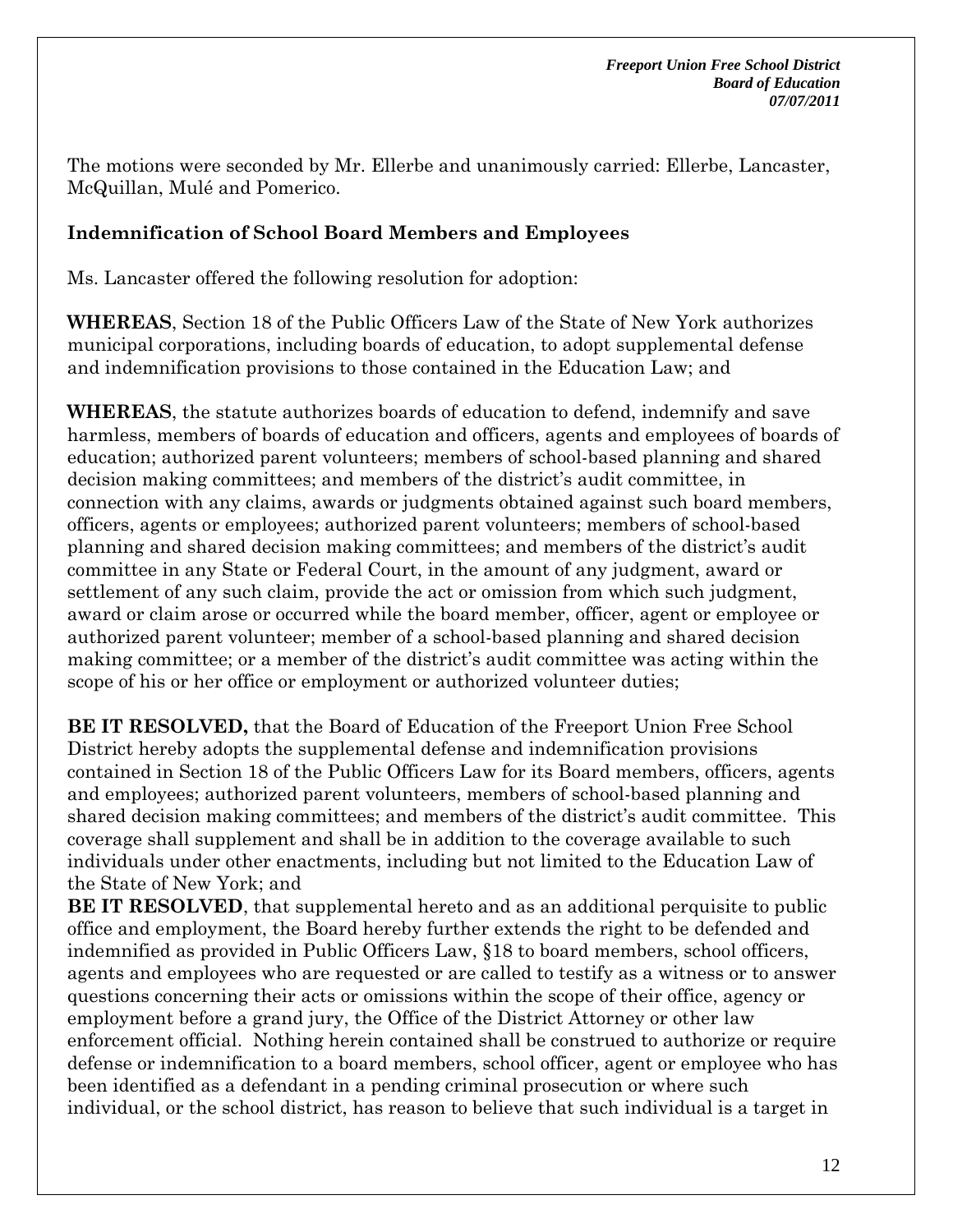a criminal investigation or prosecution by the Office of the District Attorney or other law enforcement entity.

The motion was seconded by Ms. Mule and the motion unanimously carried: Ellerbe, Lancaster, McQuillan, Mulé and Pomerico.

## **Authorization of Board Memberships**

Mr. Ellerbe offered the following resolution for adoption:

**BE IT RESOLVED,** by the Board of Education of the Freeport Union Free School District that the Board agrees to and does hereby authorize membership in the following organizations related to education for the 2011-2012 school year: National School Boards Association New York State School Boards Association Nassau - Suffolk School Boards Association R. E. F. I. T. National Alliance of Black School Educators ((NABSE) New York State Magnet Schools National Caucus of Hispanic School Board Members NYS Caucus of Black School Board Members (NYSCBSBM)

The motion was seconded by Mr. Pomerico and the motion carried: Ellerbe, Lancaster, McQuillan, Mulé and Pomerico.

## **Authorization to Enter into Agreements**

Mr. Pomerico offered the following resolution for adoption:

**BE IT RESOLVED,** that the Superintendent of Schools is hereby authorized and directed to enter into resolution agreements resolving impartial hearings on behalf of the Board of Education when in his or her judgment the proposed resolution is in the best interest of the District.

The motion was seconded by Ms. Mulé, and unanimously carried: Ellerbe, Lancaster, McQuillan, Mulé and Pomerico.

## **Appointment of Administrators to the Teacher Center (STAR) Board**

Ms. Mulé offered the following resolution for adoption:

**BE IT RESOLVED,** that the Board of Education of the Freeport Union Free School District hereby appoints Dr. Wafa Westervelt and Pamela Maltese as Administrators to the Freeport Teacher Center Board.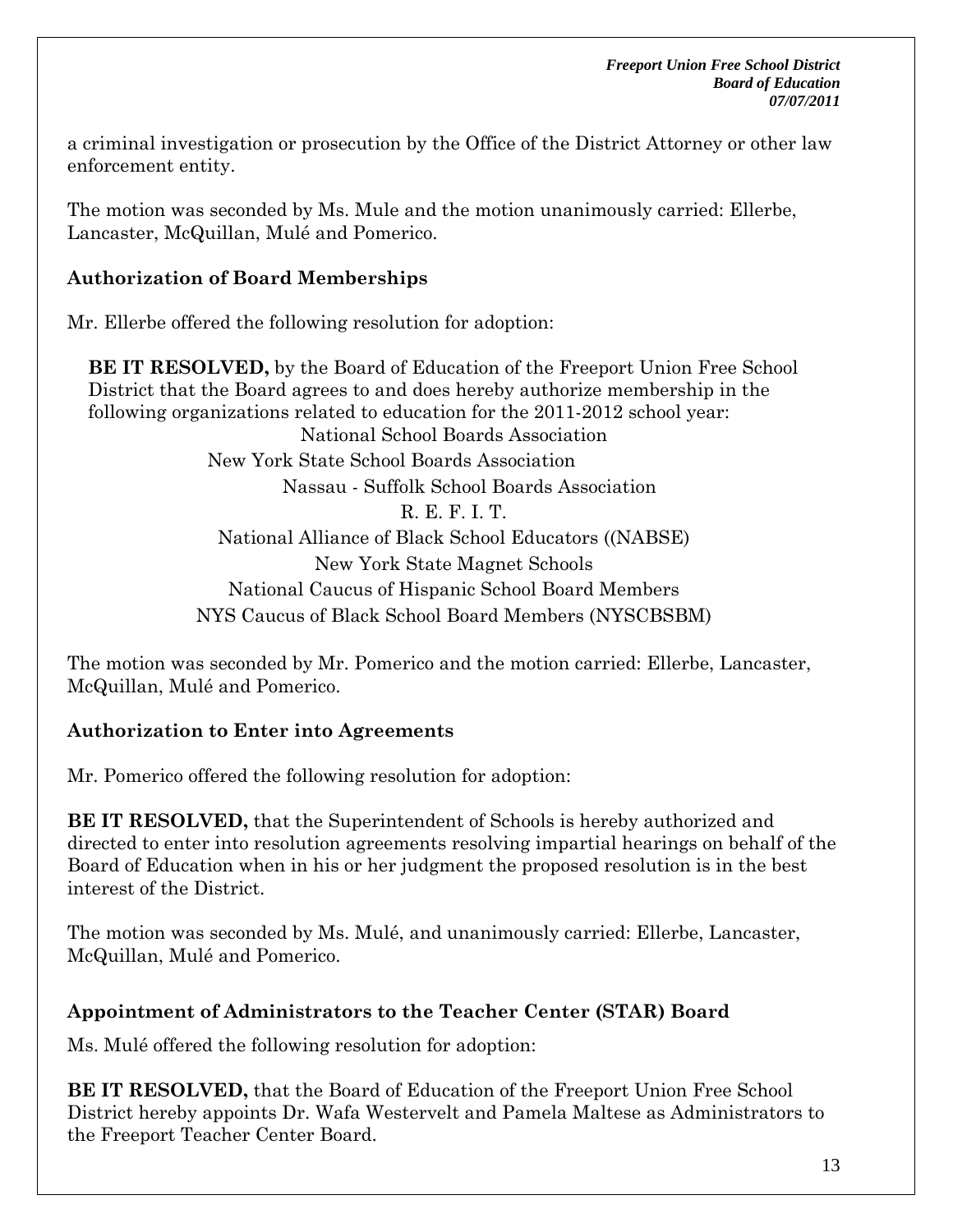The motion was seconded by Mr. Ellerbe unanimously carried: Ellerbe, Lancaster, McQuillan, Mulé and Pomerico.

# **Appointment of the Board of Registration**

Ms. Lancaster offered the following resolution for adoption:

**BE IT RESOLVED,** by the Board of Education of the Freeport Union Free School District that the Board of Registration shall be appointed in accordance with Education Law, and shall serve until thirty days following the next Election; THE Board hereby appoints: Denise Elmore (Chairperson of Election); Janice Falco; Joann Cook; Frank Tucker; Joan Holland; Erika Elmore.

The motion was seconded by Ms. Mulé and unanimously carried: Ellerbe, Lancaster McQuillan, Mulé and Pomerico.

## **Resolution for Conference Attendance and Reimbursement of Expenses**

Mr. Ellerbe offered the following resolution for adoption:

**BE IT RESOLVED,** that the Board of Education of the Freeport Union Free School District herewith approves the attendance by Board of Education Members at any conferences, workshops, training sessions, educational information sessions and any other presentations by the educational organizations and institutions set forth below for the 2011-2012 school year:

The National School Boards Association The Nassau-Suffolk School Boards Association The New York State School Boards Association New York State Education Department Reform Educational Financing Inequities Today (R. E. F. I. T.) New York State Magnet Schools Board of Cooperative Educational Services (BOCES) SCOPE

**BE IT FURTHER RESOLVED,** that Board members who want to participate in conferences, programs, workshops and training sessions sponsored by any other educational organizations or institutions should obtain prior approval from the Board.

**BE IT FURTHER RESOLVED,** and in keeping with our Mission and Vision Statements, the Board of Education is committed to the education of the children of Freeport and to that end, wishes to participate in any and all programs which will help our Board enhance, enrich and improve our students and help them become life long learners.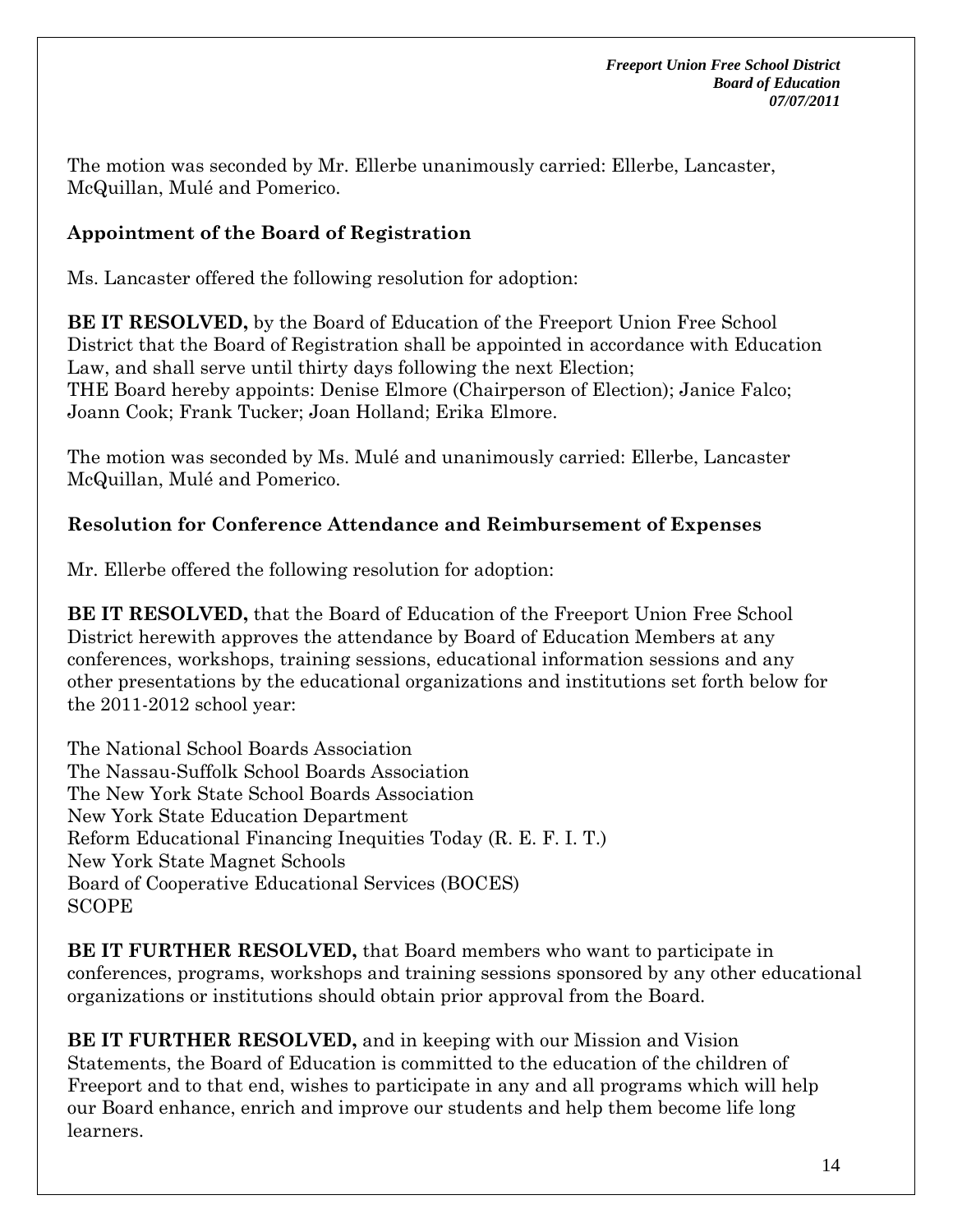The Board has determined that attendance of Board Members at conferences, workshops, training sessions, educational information sessions and any other presentations by educational organizations and institutions is in the best interest of the District and therefore has determined to reimburse attending Board Members for all reasonable and appropriate expenses, which may be prepaid by the District if appropriate, including meal, transportation, and lodging costs and registration fees. Reimbursement for meals shall be at a reasonable non-lavish cost. Detailed bills must be submitted to justify meal expenses. Transportation costs, which may be prepaid by the District if appropriate, will be reimbursed after careful consideration of the most economical and practical means of transportation available. Registration, workshop and other fees as itemized in conference literature will be reimbursed at actual cost, or pre-paid by the District. Reimbursement or pre-payment for lodging will be at a rate not in excess of the rate charged by the meeting hotel. Attending Board Members will be provided with tax exemption certificates for use if applicable.

The motion was seconded by Mr. Pomerico and the motion carried unanimously: Ellerbe, Lancaster, McQuillan, Mulé and Pomerico.

### **COMPUTER EQUIPMENT, CELLULAR PHONES, CREDIT CARDS, MEALS AND REFRESHMENTS**

Mr. Pomerico offered the following resolutions for adoption:

## **COMPUTER EQUIPMENT**

**BE IT RESOLVED,** that the Board of Education of the Freeport Union Free School District hereby authorize the district to provide computer equipment for home use by school board members, the Superintendent, the Deputy Superintendent, the Assistant Superintendents, and the Executive Director of Operations, where the computers remain the property of the district; where the computers are returned to the district at the expiration of the board member's term or retirement/resignation of the Superintendent, the Deputy Superintendent, the Assistant Superintendents, or the Executive Director of Operations.

**BE IT FURTHER RESOLVED**, that the computers are to be used to enhance communication on school district matters.

# **CELLULAR PHONES**

**BE IT RESOLVED,** that the Board of Education hereby authorizes the Superintendent or designee to issue a school district-owned cellular phone to a district employee when required by that employee's job duties.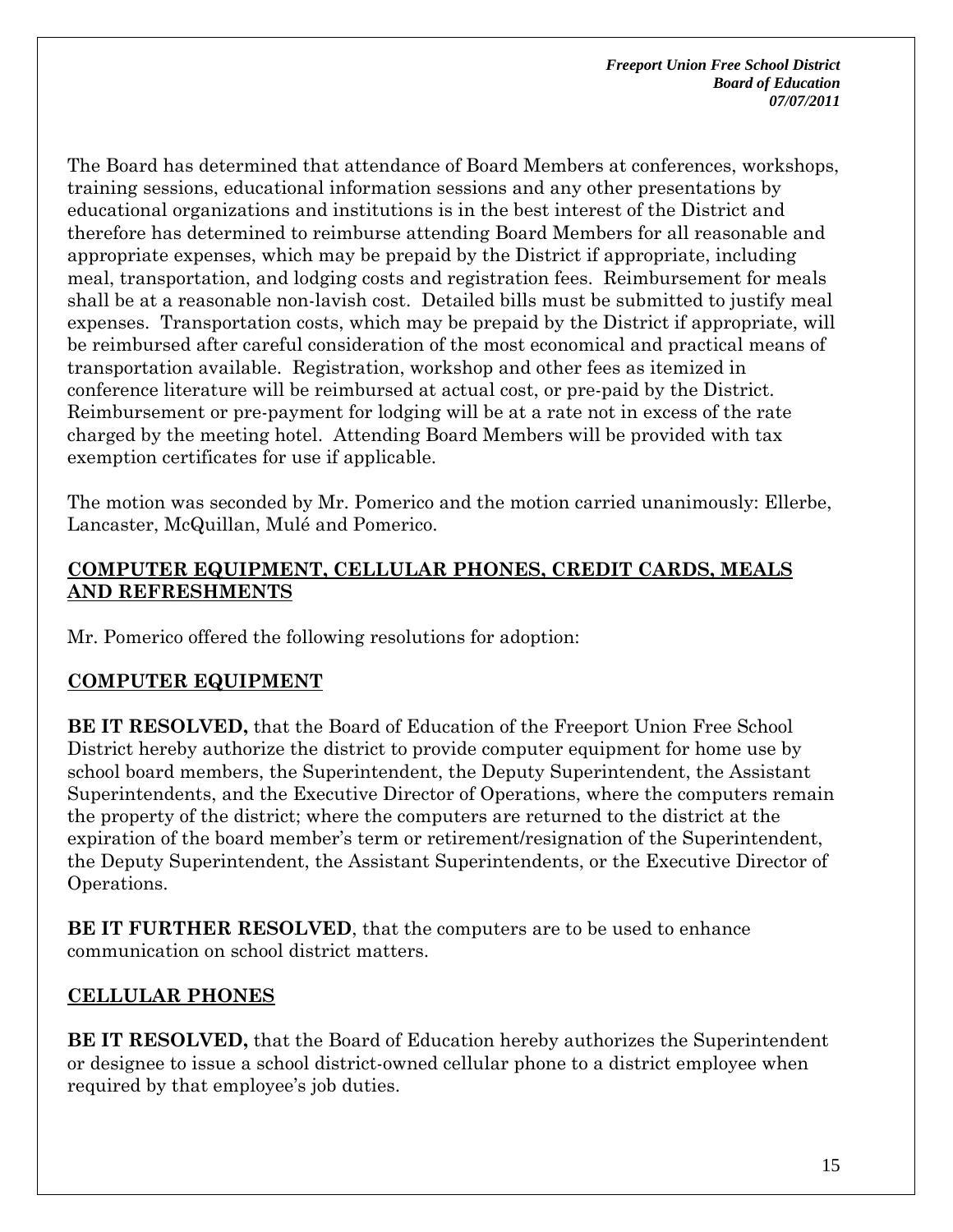**BE IT RESOLVED,** that the cellular phones are provided to the employees for business purposes and are not to be used by anyone other than a school district employee. Be it further resolved that the district will assure that it does not purchase a plan with a greater allowance than is reasonably necessary; the business office shall evaluate the cellular phone plan at least once a year.

### **CREDIT CARDS**

**BE IT RESOLVED,** that the Board of Education hereby authorizes issuance of credit cards to the Superintendent of Schools, the Deputy Superintendent of Schools/Purchasing Agent and the Assistant Superintendent for Personnel/District Clerk.

**BE IT FURTHER RESOLVED,** that the credit cards are to be used for authorized, reimbursable, school business related expenses only.

## **MEALS AND REFRESHMENTS**

**BE IT RESOLVED,** that the Board of Education recognizes that from time-to-time it may be appropriate to provide meals and/or refreshments at District meetings and/or events which are being held for an educational purpose. Examples of authorized categories of expenditures include but are not limited to refreshments for staff on Teacher Orientation Day at the beginning of each year, staff recognition meetings, refreshments for Superintendent's Conference Days, community/district meetings, assessment day, grading of tests, receptions for volunteers, and other meetings at which district business is conducted.

The motions were seconded by Ms. Mulé and unanimously carried: Ellerbe, Lancaster, McQuillan, Mulé and Pomerico.

### *Conclusion of the Reorganization Meeting*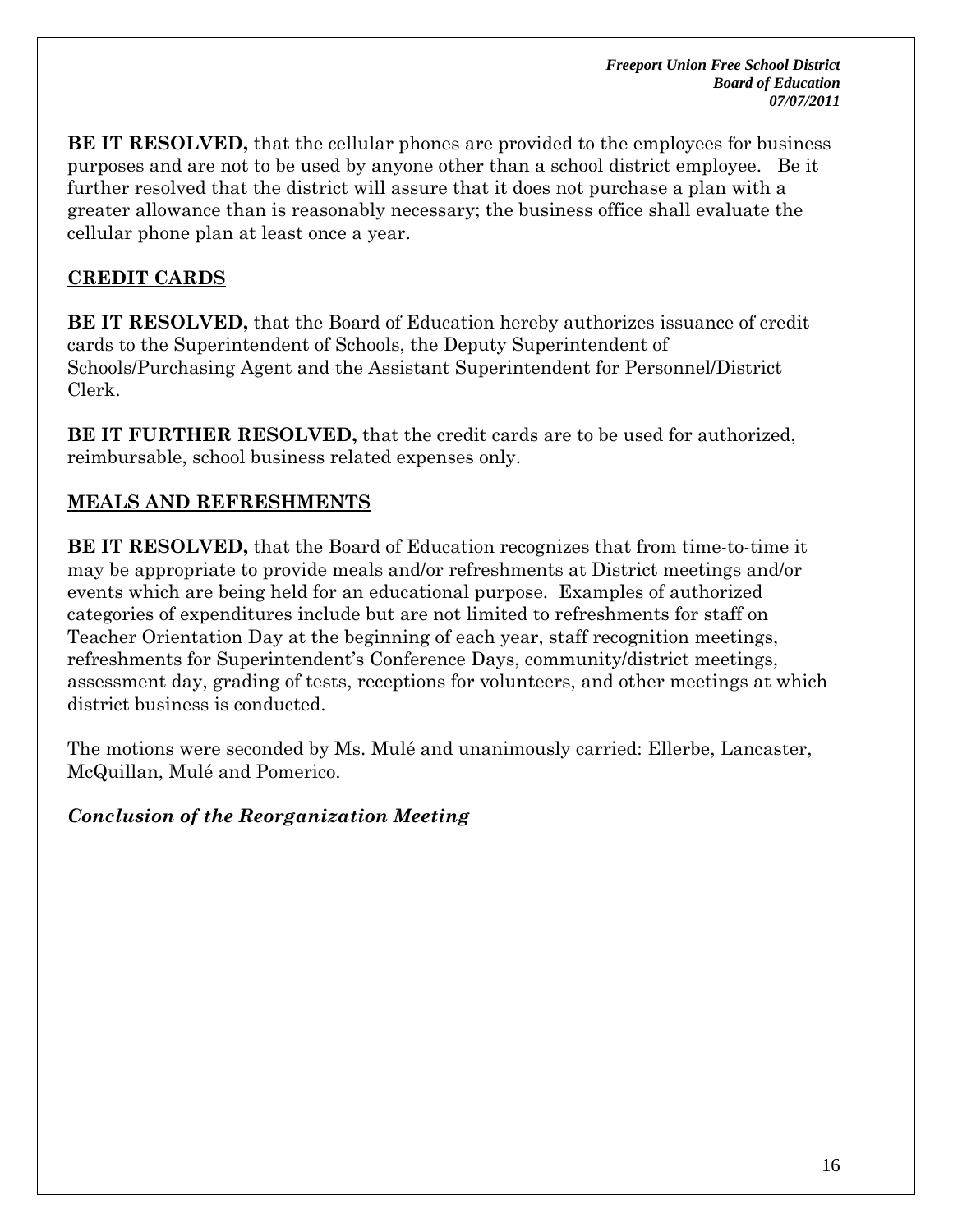# *Beginning of the Action Meeting*

### **Superintendent's Report**

The Superintendent of Schools, Dr Kishore Kuncham made the following remarks:

- He welcomed Ms. Lancaster to the Board of Education.
- Congratulations went out to Ms. McQuillan and Ms. Mulé for their continued leadership on the Board.
- He thanked everyone for their hard work and a successful 2010-2011 school year. He then expressed confidence that the 2011-2012 school year would be even more successful.
- The Superintendent talked briefly about the proposed Qualified School Construction Bond and the Synthetic Turf Field Capital Fund Project.
- Because of the Turf Field construction, the graduation site for next year is being discussed. Everyone was pleased with the location of the graduation this year at C. W. Post, Tilles Center so that is a strong possibility for next year.
- At the Administrators Retreat training was given on the new Student Management System. This system has a broad scope of features we are looking forward to implementing. The second day of the retreat was held at a BOCES outdoor facility and the group participated in many team building exercises.
- All the Summer School programs are off and running with great success. The Summer Arts Program has been particularly successful.
- Many capital projects are taking place over the summer and will be finished in time for the opening of school in the fall.
- Dr. Kuncham also expressed his deep disappointment with the Tax Cap recently passed by the Legislators of new York State. The budget will be heavily impacted next year.

## **Questions From the Public**

The public was given the opportunity to address the Board of Education. Each speaker was allowed to address the Board for four minutes on the other items for action. The Board and administration addressed the comments from the public.

## **Consent Agenda**

On a consent agenda the following actions were approved on a motion by Ms. Mulé and a second by Ms. Lancaster: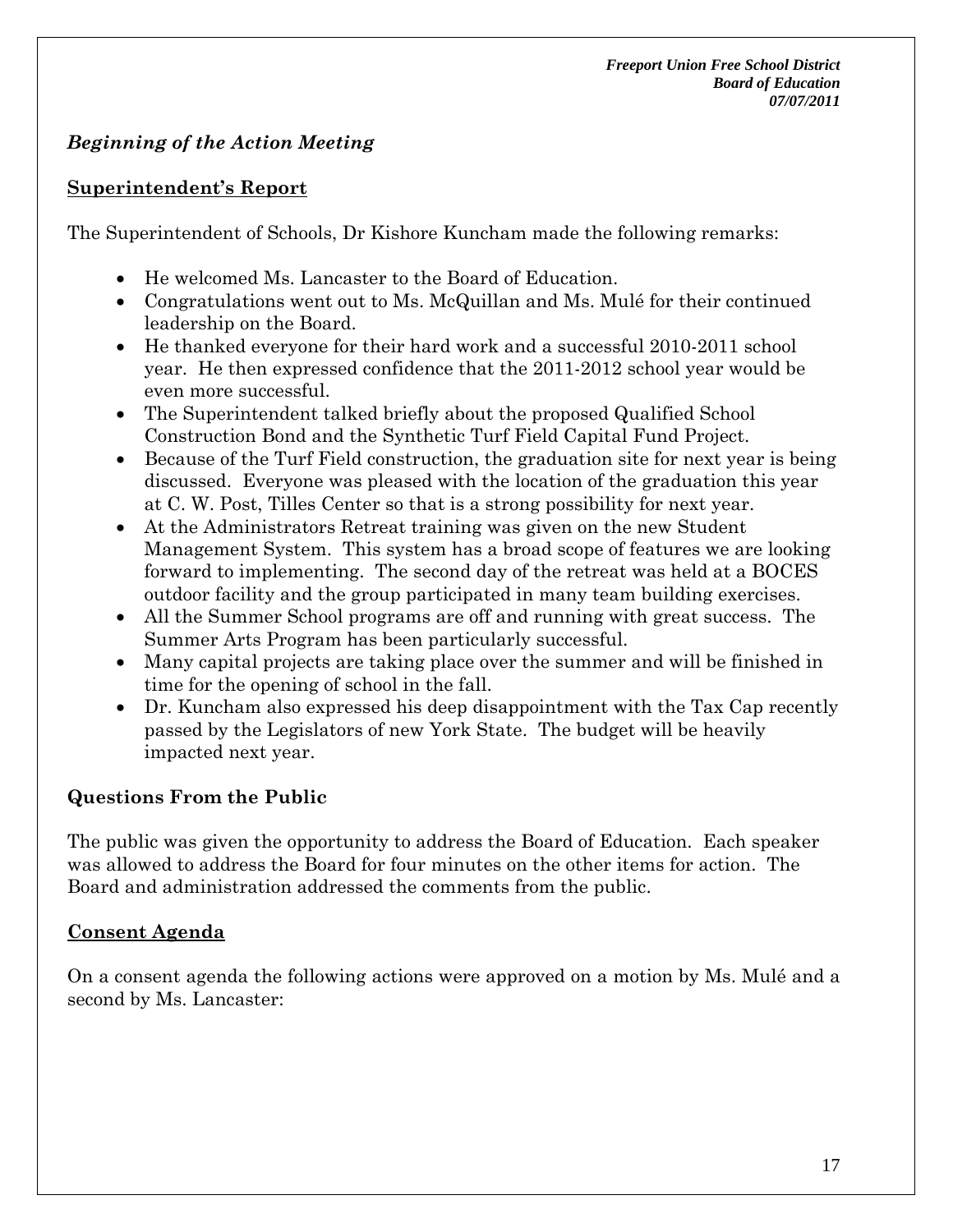## **Acceptance of the Minutes**

**BE IT RESOLVED,** that the Board of Education of the Freeport Union Free School District hereby accepts the minutes of the following meetings as written: June 22, 2011.

## **Personnel**

**Leave of Absence** 

**BE IT RESOLVED**, that the Board of Education of the Freeport Union Free School District hereby grants a request for leave of absence as listed below:

**MaryAnn Hanlon,** Account Clerk (10 Month), effective June 27, 2011 through June 30, 2011, for health reasons.

**Maria Ramirez**, Cleaner, effective June 22, 2011 through July 24, 2011, for health reasons.

# **Resignation of Staff**

**BE IT RESOLVED**, that the Board of Education of the Freeport Union Free School District hereby accepts the letter(s) of resignation from the following staff members as listed below:

**Michelle Murphy**, Special Education Teacher, effective June 30, 2011, for personal reasons.

**Appointment of Staff – Instructional Probationary**

**BE IT RESOLVED**, that the Board of Education of the Freeport Union Free School District, upon the recommendation of the Superintendent, hereby appoints the individuals listed in the attached Appointment of Staff Report - Probationary, in accordance with the rules of the Board of Regents. These individuals shall possess appropriate certification allowing them to serve as teachers in the public schools of New York

**Karen Cole-Onaifo**, Science Teacher, (replacing A. Cagno, resigned) a probationary appointment, effective September 1, 2011 through August 31, 2013. Compensation will be on step 1-2D of the U2D Schedule at \$66,137. Assignment: FHS.

**Christopher Farrell,** Special Education Teacher, (replacing M. Murphy, resigned) a probationary appointment effective September 1, 2011 through August 31, 2013.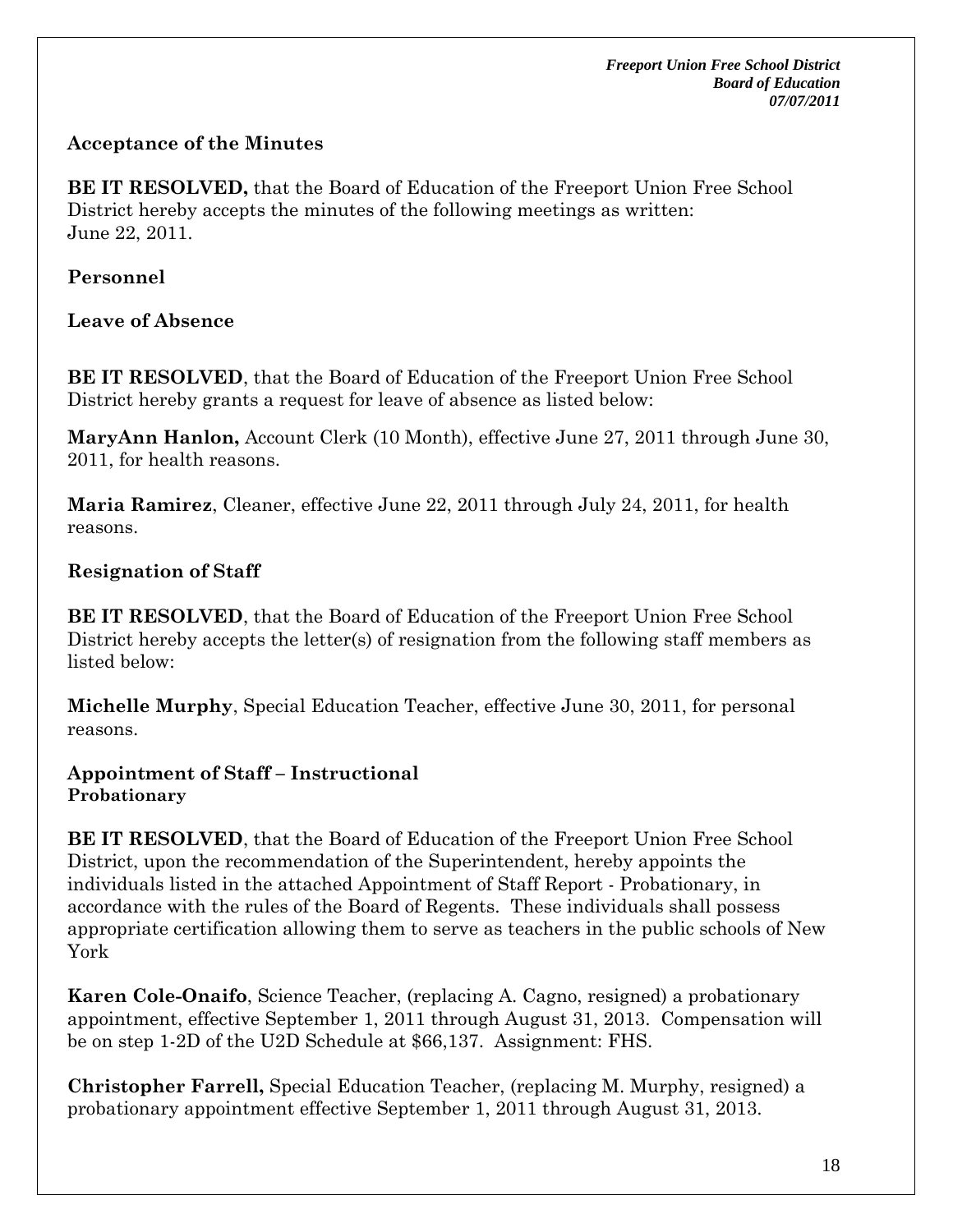Compensation will be on step 3-2A of the U2D Schedule at \$67,465. Assignment: Bayview.

## **Temporary**

**BE IT RESOLVED**, that the Board of Education of the Freeport Union Free School District, upon the recommendation of the Superintendent, hereby appoints the individuals listed in the attached Appointment of Staff Report - Probationary, in accordance with the rules of the Board of Regents. These individuals shall possess appropriate certification allowing them to serve as teachers in the public schools of New York

**Dana Berner**, Reading Teacher, (replacing T. Stasi, LOA) a temporary appointment effective September 1, 2011 through August 31, 2012. Compensation will be on step 1-2A of the U2D Schedule at \$62,208. Assignment: New Visions.

## **Appointment of Fall Coaches**

**BE IT RESOLVED,** that the Board of Education of the Freeport Union Free School District, hereby appoints the individuals for coaching positions as attached. These individuals shall possess appropriate certification allowing them to serve as coaches in the public schools of New York.

| Coaches Names          | Positition                   | <b>Step</b> | Salary     |
|------------------------|------------------------------|-------------|------------|
| Mulfinger, William     | Modified Badminton           | 3rd         | \$3,642.00 |
| Kolodny Laurie         | Varsity Cheerleading         | 3rd         | \$3,852.00 |
| Cheryl Gayle           | Varsity Cheerleading Asst.   | 2nd         | \$3,277.00 |
| Carmen Martinez        | J.V. Cheerleading            | 3rd         | \$3,052.00 |
| Nina Sasso             | Modified Cheerleading        | 3rd         | \$2,499.00 |
| Gilreath, Charles      | Boys' Varsity Cross Country  | 3rd         | \$5,342.00 |
| Williams, Tia          | Girls' Varsity Cross Country | 3rd         | \$5,342.00 |
| Blount, Eric           | Coed Modified Cross Country  | 3rd         | \$3,917.00 |
| Cellan, Russell        | Varsity Head Football        | 3rd         | \$9,555.00 |
| Smith, Kirtland        | Varsity Asst. Football       | 3rd         | \$6,648.00 |
| Elmore, Toby           | Varsity Asst. Football       | 3rd         | \$6,648.00 |
| Jones, Jimmy           | Varsity Asst. Football       | 3rd         | \$6,648.00 |
| Retzlaff, Arthur       | J.V. Head Football           | 3rd         | \$6,648.00 |
| Halvorsen Sr., Timothy | J.V. Asst. Football          | 3rd         | \$6,648.00 |
| Halvorsen Jr., Timothy | J.V. Asst. Football          | 1st         | \$5,732.00 |
| Gordon, David          | Modified Head Football       | 3rd         | \$5,718.00 |
| DeBonis, Robert        | Modified Asst. Football      | 3rd         | \$4,527.00 |
| Allen, Daryll Kevin    | Modified Asst. Football      | 3rd         | \$4,527.00 |
| Kubica, Sandy          | Boys' Varsity Golf           | 3rd         | \$4,527.00 |
| Banegas, German        | Boys' Varsity Soccer         | 3rd         | \$6,874.00 |
| Mery, Carlos           | Boys' J.V. Soccer            | 3rd         | \$5,130.00 |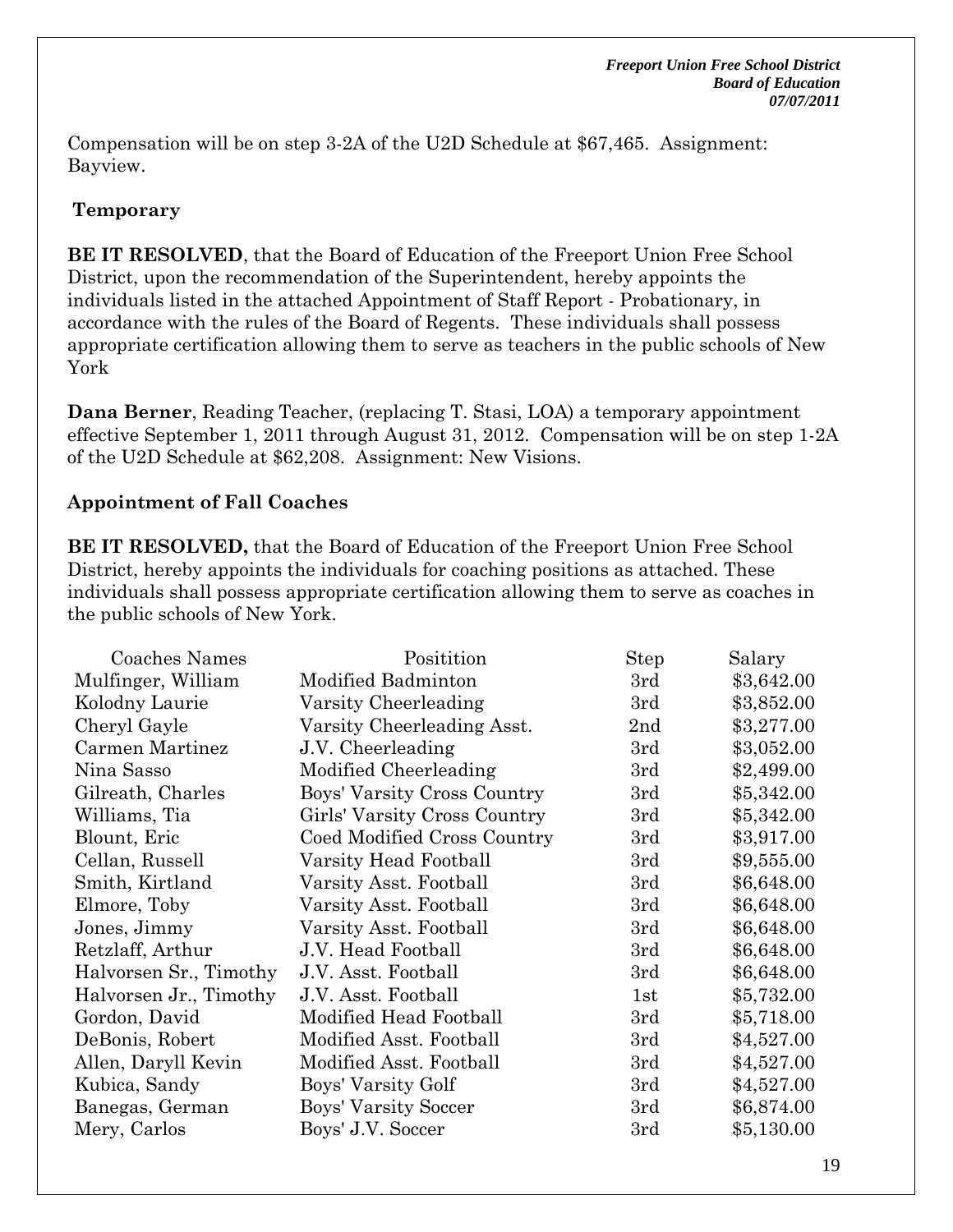| Timmes, William        | Boys' Modified Soccer            | 3rd | \$4,446.00 |
|------------------------|----------------------------------|-----|------------|
| Roberts, Tracie        | Girls' Varsity Soccer            | 3rd | \$6,874.00 |
| Vidalon, Vanessa       | Girls' J.V. Soccer               | 3rd | \$5,130.00 |
| Colonna, Lisa          | Girls' Modified Soccer           | 3rd | \$4,446.00 |
| Murphy, Carole         | Girls' Varsity Swimming          | 3rd | \$6,950.00 |
| Schrader, SallyAnn     | Girls' Varsity Asst. Swimming    | 1st | \$4,327.00 |
| Hendrickson, Linda     | Girls' Varsity Tennis            | 3rd | \$5,007.00 |
| Wahlers, Diane         | Girls' Varsity Asst. Tennis      | 3rd | \$3,936.00 |
| Martelo, Jose          | Boys' Varsity Volleyball         | 1st | \$5,356.00 |
| Thom, Timothy          | Girls' Varsity Volleyball        | 3rd | \$5,891.00 |
| Sparacia, Kerri        | Girls' J.V. Volleyball           | 1st | \$3,646.00 |
| Puricelli Jr., Charles | <b>Fall Weight Training</b>      | 3rd | \$2,084.00 |
| Debonis, Robert        | 6th Grade Intramurals            | 3rd | \$3,011.00 |
| Bivona, Christina      | 5th Grade Intramurals            | 3rd | \$3,011.00 |
| Gilreath, Charles      | <b>Bayview Elementary Sports</b> | 3rd | \$3,011.00 |
| Zito, George           | <b>Athletic Trainer</b>          | 3rd | \$6,663.00 |
|                        |                                  |     |            |

### **Appointment of Summer Academy of the Arts/Enrichment Staff**

**BE IT RESOLVED**, that the Board of Education of the Freeport Union Free School District, upon the recommendation of the Superintendent, hereby appoints the individuals listed in accordance with the rules of the Board of Regents. These individuals shall possess appropriate certification allowing them to serve as teachers in the public schools of New York

| Band:      |                     |         |
|------------|---------------------|---------|
|            | Ronald Federici     | \$3,000 |
|            | Adam Rubin          | \$3,000 |
| Orchestra: |                     |         |
|            | Catherine Beck      | \$3,000 |
|            | Jennifer Rothenberg | \$3,000 |
| Chorus:    |                     |         |
|            | Dr. Talonda Thomas  | \$3,000 |
|            | Sherill Spruill     | \$3,000 |
| Art:       |                     |         |
|            | Amy Bendel          | \$3,000 |
|            | Shenequa Thompson   | \$3,000 |
|            | Vanessa Mannanice   | \$3,000 |
| Dance:     |                     |         |
|            | Mahendra Guerrier   | \$3,000 |
| Theater:   |                     |         |
|            | Geraldine LaPenne   | \$3,000 |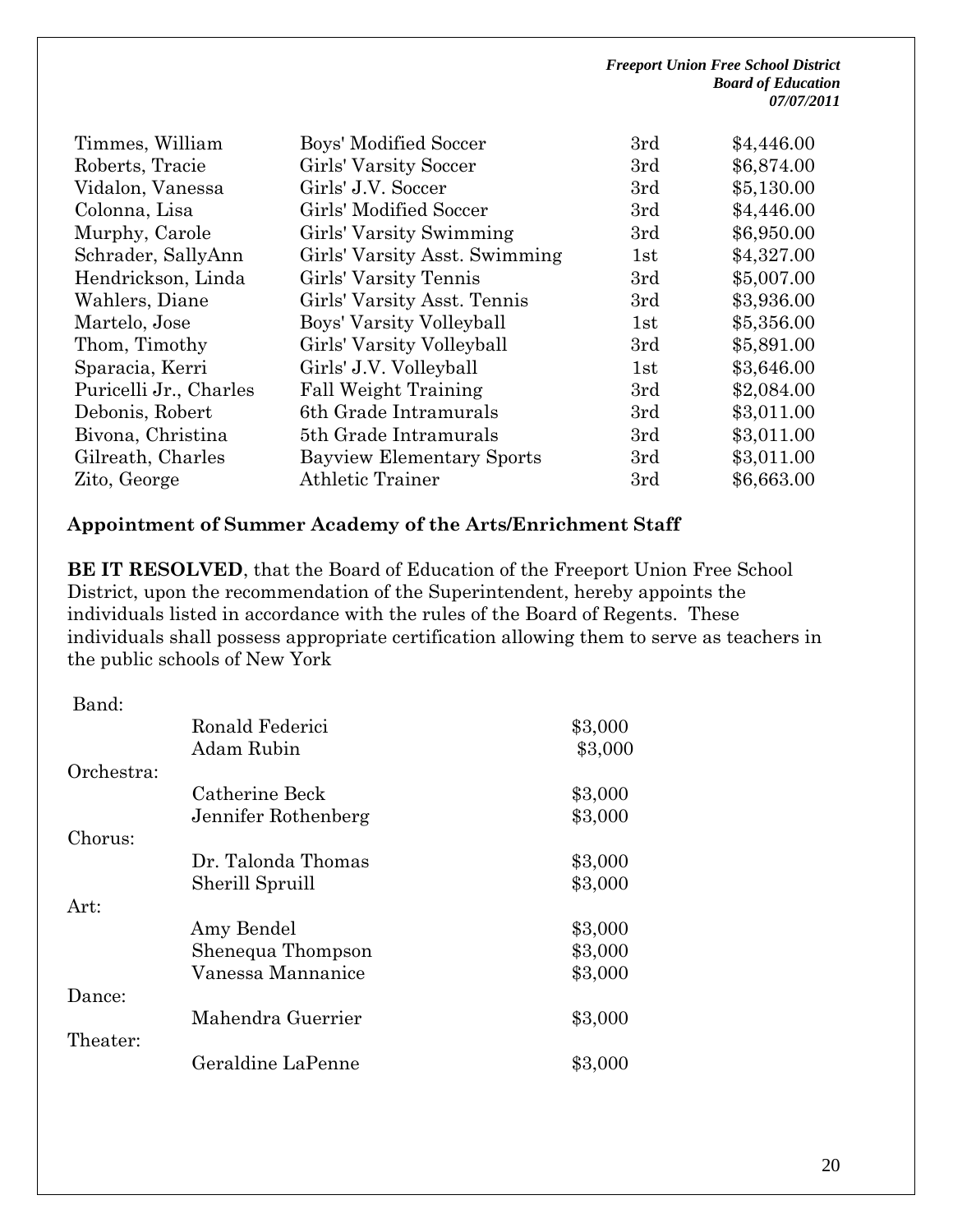| \$1,800 |
|---------|
| \$1,800 |
| \$1,800 |
|         |
| \$4,000 |
| \$4,000 |
|         |
| \$6,000 |
| \$6,000 |
|         |

#### **Education**

#### **CSE/CPSE Minutes**

**BE IT RESOLVED,** that the Board of Education of the Freeport Union Free School District hereby accepts the minutes of the meetings of the Committee on Special Education and the Committee on Preschool Special Education for the following dates:

April 15, 26, 2011 May 3, 4, 6, 9, 11, 13, 16, 17, 18, 19, 23, 24, 25, 26, 31, 2011 June 1, 2, 3, 6, 7, 8, 9, 10, 13, 14, 15, 16, 17, 20, 21, 22, 23, 24, 2011

The vote was: Ellerbe, Lancaster, McQuillan, Mulé and Pomerico.

#### **Other Action**

Ms. Lancaster offered the following resolution for adoption:

#### **Authorization to Participate in Various Cooperative Bids**

**BE IT RESOLVED,** that the Board of Education of the Freeport Union Free School District hereby authorizes the school district to participate with other school districts in the joint biding of the various commodities, supplies, equipment, etc. as authorized by the General Municipal Law.

**BE IT RESOLVED**, that, the recommendations of the Purchasing Steering Committee, where applicable, will be considered when this Board acts on the purchase of said commodities.

**BE IT FURTHER RESOLVED**, that the district purchasing agent is authorized to participate in various other Cooperative Bids as necessary and in the best interest of the school district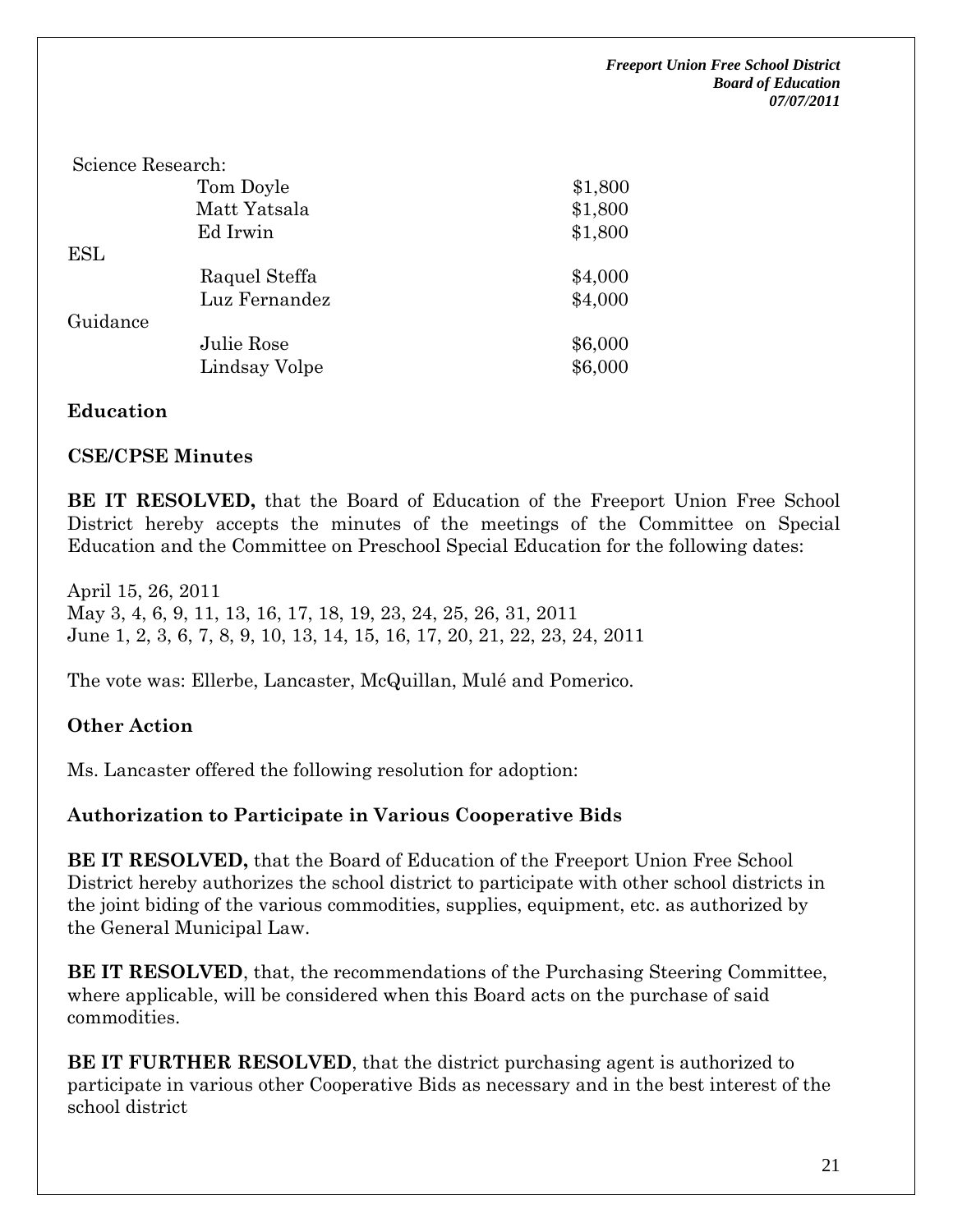**BE IT FURTHER RESOLVED,** that the Freeport School District agrees to participate in the following cooperative bids, as attached.

#### **Nassau BOCES Bids**

Abatement & Removal of Asbestos and Lead Materials Arts & Crafts Athletic Uniforms Audio Visual Supplies Auto Body Supplies Auto Mechanic Supplies Automotive air Conditioning Repairs Boiler, Duct and Kitchen Exhaust Cleaning Building and Grounds Equipment Carpentry/Cabinetry/Building Supplies Carpeting and Installation Cesspool Maintenance Services Chain Link Fencing Computer Hardware/Software/Networking/Supplies and Parts Fax & Photocopy Systems, Supplies & Maintenance Financing & Leasing Of Capital Equipment Fire Extinguishers and Service Fitness Equipment Floor Tiles and Installation Food and Beverage Supplies Food Prep: Paper & Plastic Supplies Food Service Equipment Fuel Oil Furniture: Classroom and Office General Safety Supplies General School and Office Supplies Gymnasium Floor Refinishing Hazardous Material Handling, Removal, Transportation & Disposal HVAC Equipment HVAC Maintenance and Installation Industrial Arts and Welding Supplies Interscholastic Athletic Supplies

Library Supplies Licensed Uniformed Unarmed Guard Service Medical and Dental Supplies Musical Instrument Rentals Musical Instrument Repairs Musical Instruments and Supplies Net Tc Classroom Display Systems and Audio Visual Equipment Paper: Xerographic, Fax & Computer Passenger Cars, Vans and Trucks Photography Supplies Physical Education Supplies and Equipment Plumbing and Heating Supplies Plumbing Services Reconditioning of Athletic Equipment Repair and Maintenance of Asphaltic and Cement Concrete Pavement Repair and Maintenance of Irrigation Systems Repair, Maintenance and Installation of Interior & Exterior Doors, Frames & Hardware Roof Maintenance and Repairs School Bus Air Conditioning Installation Maintenance and Repairs School Bus and Auto Parts Science Supplies Smartboard Accessories and Software Snack Vending Service Subscription Services Supplemental Computer Hardware/Software/Networking Supplies & Parts Teaching Aids Tools: Power and Hand Uniforms – General Venetian Blinds and Shades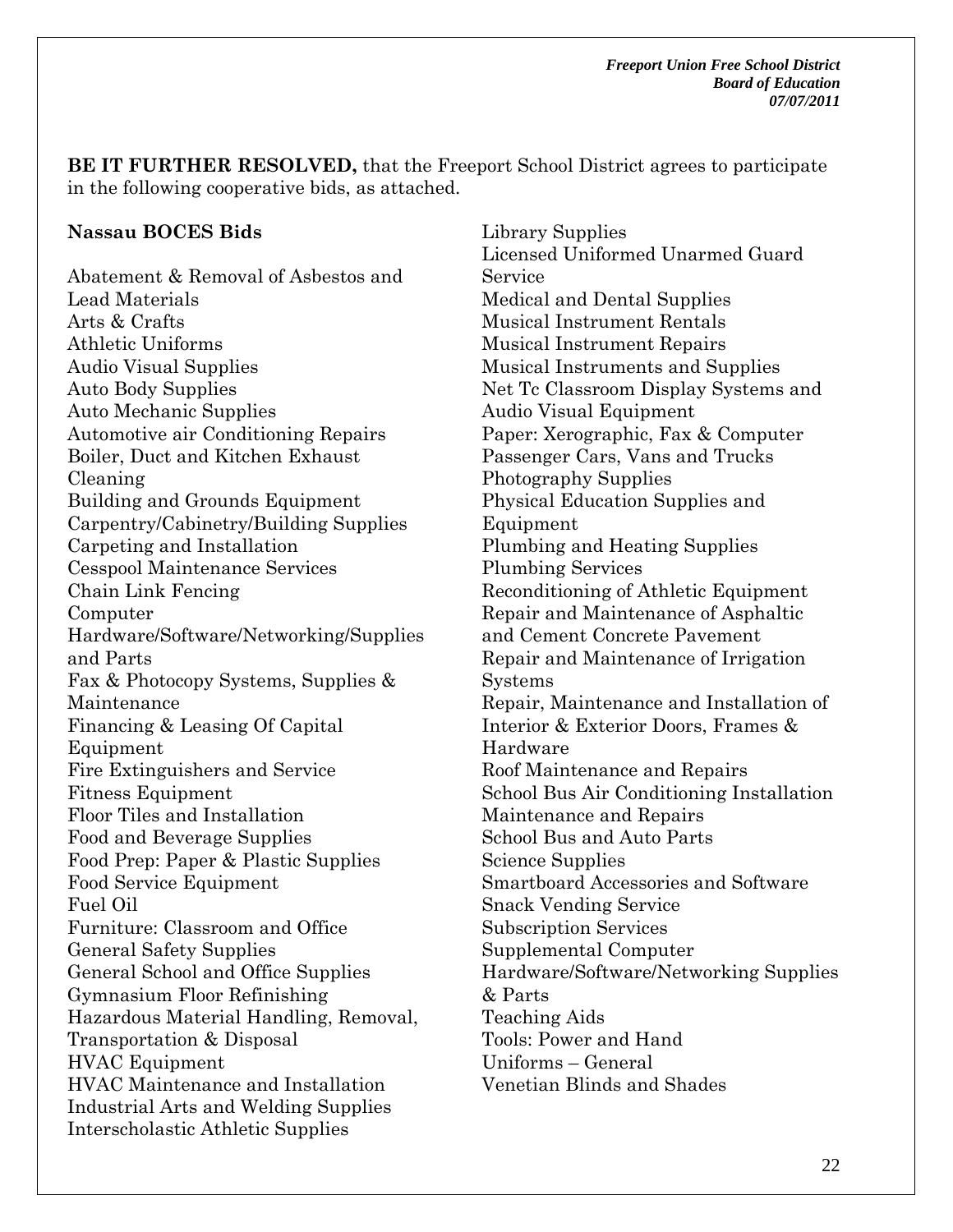#### **School Districts Cooperative Bid**

Nassau County Director of Facilities Purchasing Consortium – 2011/2012 A/C & Refrigeration Service Burners and Boiler Service Carpet Tile & Installation Custodial Equipment Repair Custodial Supplies and Trash Bags Drag Mops Electrical Supplies Electrical Service Elevator Maintenance Emergency Generator Service Fence Installation & repair Field Maintenance Fire Extinguisher Service Floor Sanding Fuel Tank Pressure Test Geese Dog Service Grounds Equipment Repair Gym Folding Door and Stage Rigging Irrigation Kitchen Equipment Repair Lumber & Masonry PA, Intercom & Master Clock Services Paint & Paint Supplies Painting Pest Control Services Plumbing Service Plumbing supplies Pneumatic Systems Pump Repair Roof Repair Scoreboard Repair, Electric Partition, Gym Equipment Signs Site Work, Asphalt, Concrete, Lot Sweeping Split AC Units Steam Traps and Parts Storm Drains Suspended Ceiling Theatrical Lighting Tree Cutting & Pruning

Uniforms Venetian Blinds Welding Wireless Clocks

#### **Island Cooperative Bid/Educational Data Services**

Air Conditioning Units Service and Repair Air Duct Cleaning Automatic Temperature Control System Boiler Inspection Cleaning and Repair (Annual) Boiler Repair: Emergency Carpet Cleaning Repair and Replacement Cesspool, Waste line, Sewer jet Repair and Replacement Clock and Intercom Services Electric Motor Repair Electrical Repairs and Services Elevator Services Inspection and Repair Fencing Repair Fire Extinguisher and Smoke Detector Repair and Replacement Floor Tile Repair and Replacement Folding Doors Repair and Replacement General Construction and Carpentry Graffiti Removal HVAC Services Landscape Services Locker Repair Locksmith Services Masonry, Concrete and Macadam (Repaving) Painting Pest Control Plumbing (Commercial and Industrial) Pump Repair Refinish Stage and Gym Wood Floors Roof Repair and Replacement Scoreboard and Gym Equipment Repair Stage Curtains and Draperies Vehicle Repairs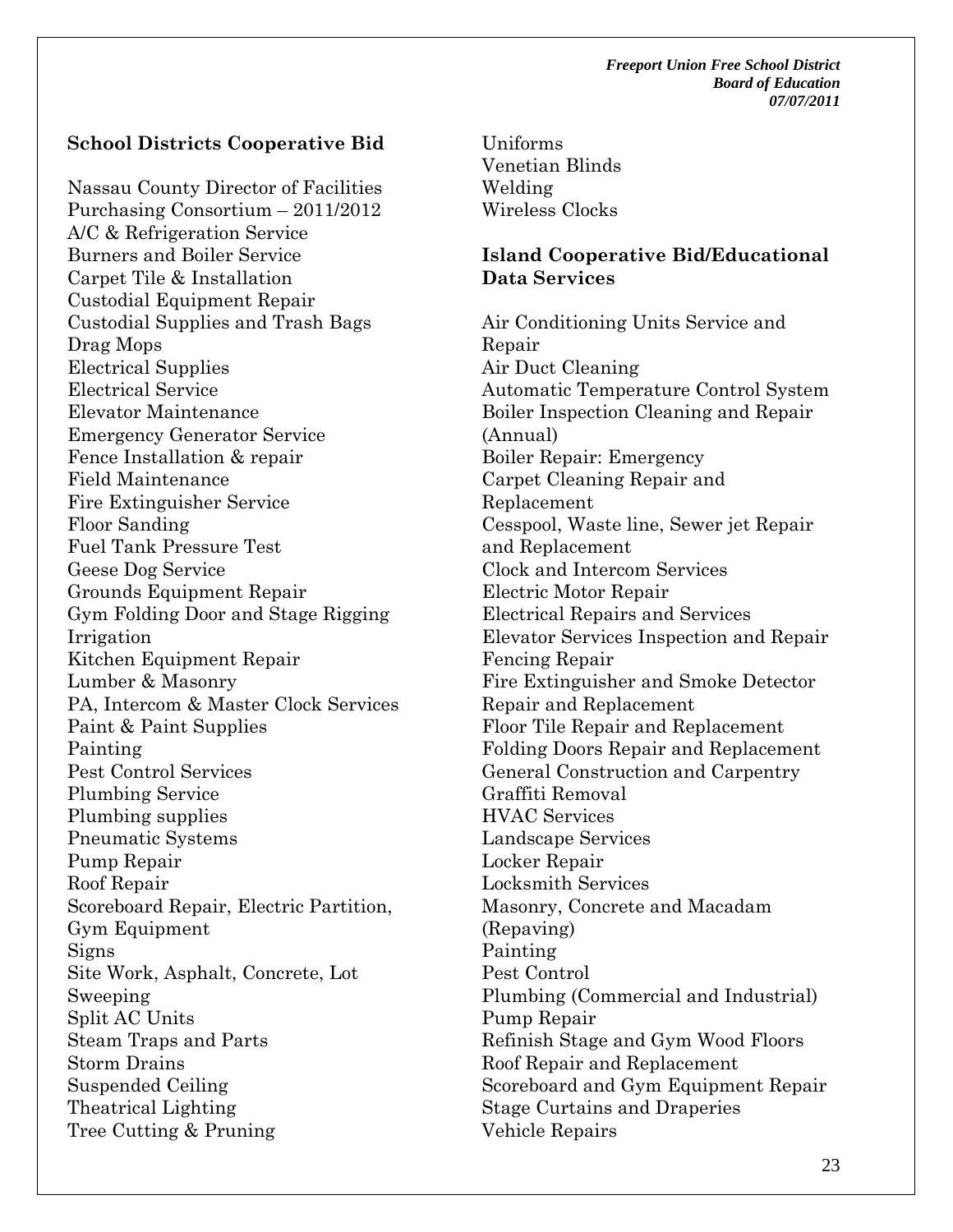Venetian Blinds Repair & Replacement Welding Services Window Glazing & Glass Replacement Window Shade Repair and Replacement

## **Nassau County Contract**

Office of Purchasing Bids

## **New York State Contracts**

Air Conditioners Audio Visual Equipment Elevator Maintenance Green Cleaning Products Industrial Commercial Supplies & Equipment Heavy Equipment Rental Pest Control Playground Equipment

Floor Machines Furniture – All Types Fuel Oil/Heating Natural Gas

### **New York State Industries for the Disabled**

Air Filters Ice Melt Custodial Supplies Paper Towels/Toilet Tissue Trash Bags

## **Village of Freeport**

Electricity Fuel (District vehicles) Water/Sewer

The motion was seconded by Ms. Mulé and unanimously carried, the vote was: Ellerbe, Lancaster, McQuillan, Mulé and Pomerico.

Mr. Ellerbe offered the following resolution for adoption:

## **Tax Anticipation Notes**

**BE IT RESOLVED,** by the Board of Education of the Freeport Union Free School District, in the County of Nassau, New York, as follows:

Section 1. Tax Anticipation Notes (herein called "Notes") of Freeport Union Free School District, in the County of Nassau, New York (herein called "District"), in the principal amount of not to exceed \$9,500,000, and any notes in renewal thereof, are hereby authorized to be issued pursuant to the provisions of Sections 24.00 and 39.00 of the Local Finance Law, constituting Chapter 33-a of the Consolidated Laws of the State of New York (herein called "Law").

Section 2. The following additional matters are hereby determined and declared:

(a) The Notes shall be issued in anticipation of the collection of real estate taxes to be levied for school purposes for the fiscal year commencing July 1, 2011 and ending June 30, 2012, and the proceeds of the Notes shall be used only for the purposes for which said taxes are levied.

issuance.

(b) The Notes shall mature within the period of one year from the date of their

(c) The Notes are not issued in renewal of other notes.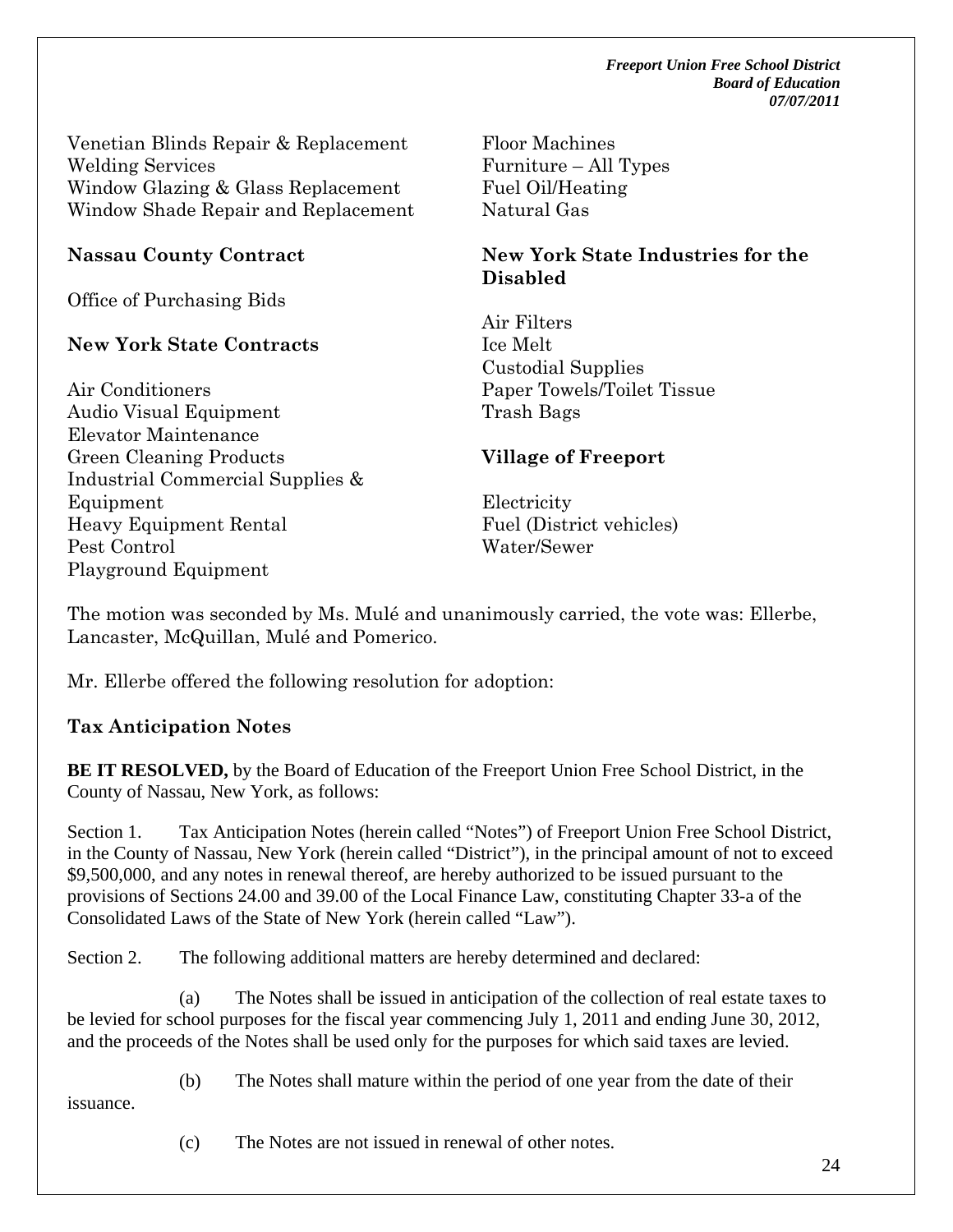(d) The total amount of such taxes remains uncollected at the date of adoption of this resolution.

Section 3. The Notes hereby authorized shall contain the recital of validity prescribed by Section 52.00 of the Law and shall be general obligations of the District, and the faith and credit of the District are hereby pledged to the punctual payment of the principal of and interest on the Notes and unless the Notes are otherwise paid or payment provided for, an amount sufficient for such payment shall be inserted in the budget of the District and a tax sufficient to provide for the payment thereof shall be levied and collected.

Section 4. Subject to the provisions of this resolution and the Law, and pursuant to Sections 50.00, 56.00, 60.00 and 61.00 of the Law, the power to sell and issue the Notes authorized pursuant hereto, or any renewals thereof, and to determine the terms, form and contents, including the manner of execution, of such Notes, and to execute arbitrage certifications relative thereto, is hereby delegated to the President of the Board of Education, the chief fiscal officer of the District.

Section 5. The Notes shall be executed in the name of the District by the manual signature of the President of the Board of Education, the Vice President of the Board of Education, the District Treasurer, the District Clerk, or such other officer of the District as shall be designated by the chief fiscal officer of the District, and shall have the corporate seal of the District impressed or imprinted thereon which corporate seal may be attested by the manual signature of the District Clerk.

Section 6. This resolution shall take effect immediately.

The motion was seconded by Mr. Pomerico and unanimously carried, the vote was: Ellerbe, Lancaster, McQuillan, Mulé and Pomerico.

Mr. Pomerico offered the following resolution for adoption:

# **Approval of SEQRA in connection with proposed QSCB/Capital Reserve Fund and Capital Improvement Projects**

**WHEREAS,** the Board of Education of the Freeport Union Free School District desires to embark upon certain capital improvement projects at various schools, to wit:

- Columbus Avenue School, Upgrade P.A. System, Upgrade Gang and Single Use Toilets, Cafeteria/Commons HVAC, Security Camera and Exterior Lights, Playground Upgrade, Kitchen Upgrades;
- Archer Street School, ADA Elevator, Security Cameras and External Lights, Cafeteria HVAC, Asphalt Paving, Lighting Fixtures, Replace Gym Lighting and Ceiling;
- Bayview Avenue School, Classroom Sinks and Counter Replacements, Auditorium HVAC, Upgrade Gang and Single Use Toilets, Kitchen Upgrades, Replace Ceilings;
- Leo F. Giblyn School, Upgrade Gang Toilet and Single Use Toilets, Upgrade Security Cameras and Exterior Lights, Cafeteria HVAC, Upgrade Playground,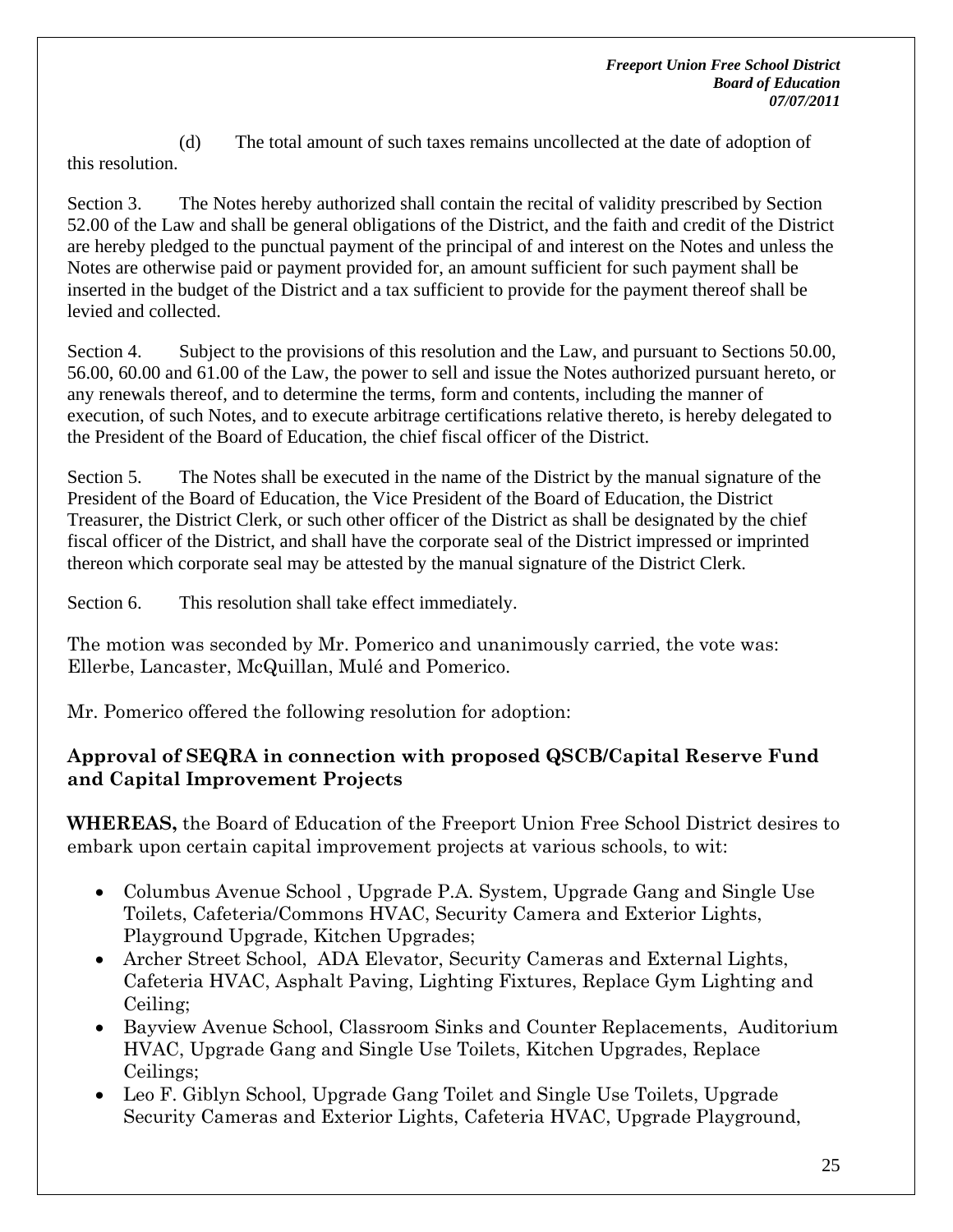Floor Tile Replacement/Asbestos Abatement, Kitchen Upgrades, Library Reconstruction, Asphalt/Concrete Reconstruction;

- New Visions School, Playground Expansion, Wireless Infrastructure Upgrade, Enhance Window Shades in the Gymnasium;
- Caroline G. Atkinson School, Upgrade Gang and Single Use Toilets, Upgrade Security Cameras and Exterior Lights, Sidewalk Repair and Replacement, Repair Parking Lot and Bus Circle;
- John W. Dodd Middle School, Locker Replacements (Corridors), Upgrade Gang Toilets,

Masonry Repointing, Waterproofing, and Roof Flashing, Ceiling Replacements, PA system Replacement, Kitchen Upgrades;

• Freeport High School, Cafeteria HVAC, Window Replacements, Ceiling Replacements, Kitchen Upgrades, Synthetic Turf Field, Field Lighting, Enhance Video Surveillance.

**WHEREAS**, said capital improvement projects at the various facilities are subject to classification under the State Environmental Quality Review Act (SEQRA); and

**WHEREAS**, maintenance or repairs involving no substantial changes in existing structures or facilities are classified as Type II Actions under current Department of Environmental Conservation SEQR Regulations (Section 6 NYCRR 617.5 (c) (1); and

**WHEREAS**, routine activities such as renovations to, or expansions of existing public school facilities by less than 10,000 square feet are classified as Type II Actions under the current Department of Environmental Conservation SEQR Regulations (Section 6 NYCRR 617.5 (c) (8); and

**WHEREAS**, the SEQR Regulations declare Type II Actions to be actions that have no significant impact on the environment and require no further review under SEQR; and

**WHEREAS,** the Board of Education, as the only involved agency, has examined all information related to the capital improvement projects and has determined that the capital improvement projects for:

- Columbus Avenue School, Upgrade P.A. System, Upgrade Gang and Single Use Toilets, Cafeteria/Commons HVAC, Security Camera and Exterior Lights, Playground Upgrade, Kitchen Upgrades;
- Archer Street School, ADA Elevator, Security Cameras and External Lights, Cafeteria HVAC, Asphalt Paving, Lighting Fixtures, Replace Gym Lighting and Ceiling;
- Bayview Avenue School, Classroom Sinks and Counter Replacements, Auditorium HVAC, Upgrade Gang and Single Use Toilets, Kitchen Upgrades, Replace Ceilings;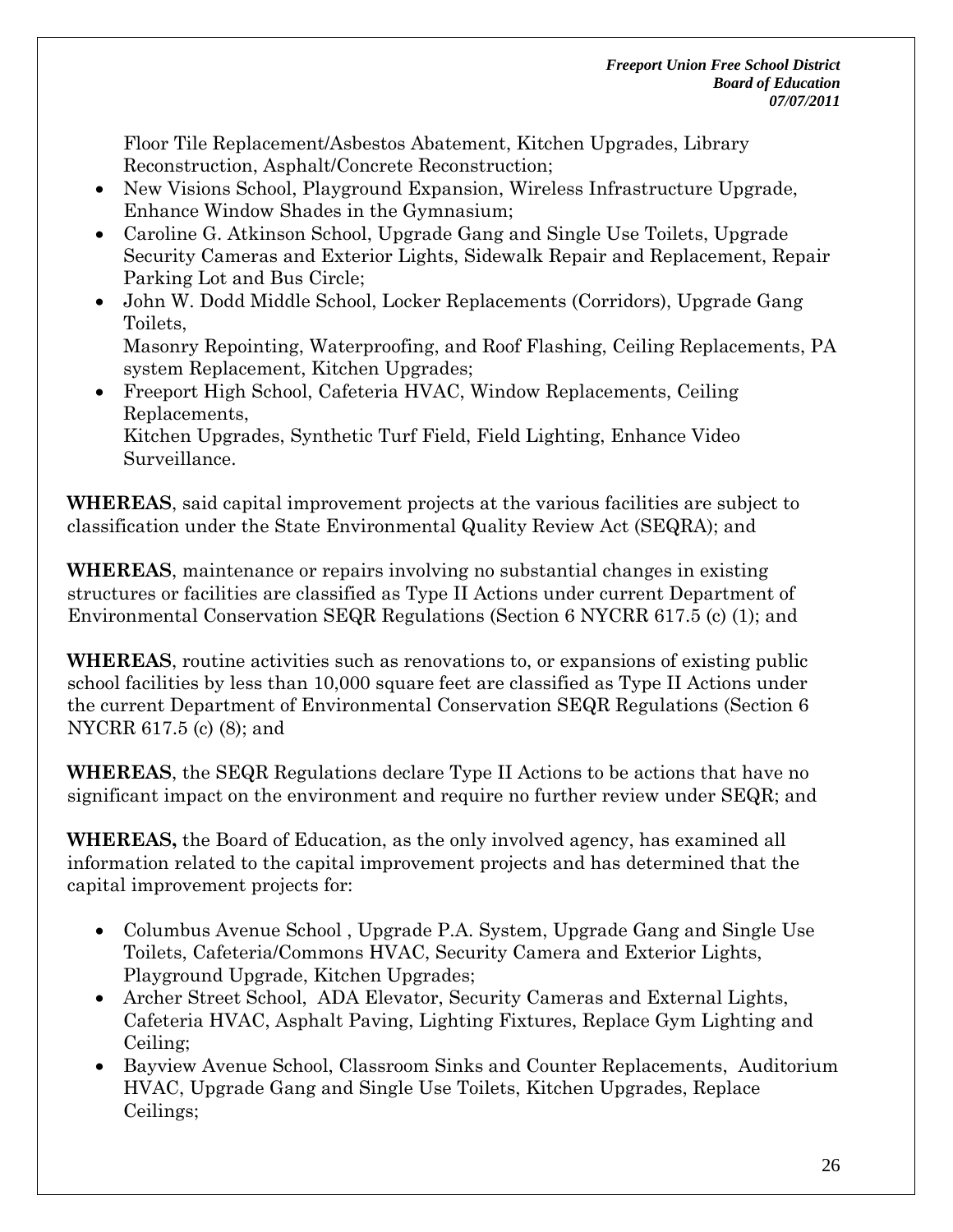- Leo F. Giblyn School, Upgrade Gang Toilet and Single Use Toilets, Upgrade Security Cameras and Exterior Lights, Cafeteria HVAC, Upgrade Playground, Floor Tile Replacement/Asbestos Abatement, Kitchen Upgrades, Library Reconstruction, Asphalt/Concrete Reconstruction;
- New Visions School, Playground Expansion, Wireless Infrastructure Upgrade, Enhance Window Shades in the Gymnasium;
- Caroline G. Atkinson School, Upgrade Gang and Single Use Toilets, Upgrade Security Cameras and Exterior Lights, Sidewalk Repair and Replacement, Repair Parking Lot and Bus Circle;
- John W. Dodd Middle School, Locker Replacements (Corridors), Upgrade Gang Toilets,

Masonry Repointing, Waterproofing, and Roof Flashing, Ceiling Replacements, PA System Replacement, Kitchen Upgrades;

 Freeport High School, Cafeteria HVAC, Window Replacements, Ceiling Replacements, Kitchen Upgrades, Synthetic Turf Field, Field Lighting, Enhance Video Surveillance.

are classified at Type II Actions, which require no further review under SEQR pursuant to Section 617.5 (c) (1) and 617.5 (c) (8) of the SEQR Regulations;

**NOW, THEREFORE, BE IT RESOLVED**, that the Board of Education hereby declares itself lead agency in connection with the requirements of the State Environmental Quality Review Act (SEQRA); and

**BE IT FURTHER RESOLVED**, that the Board of Education hereby shall forward an official copy of this Resolution to the New York State Education Department together with a copy of the Project Review Exemption Based on the Letter of Resolution New York State Office of Parks, Recreation and Historic Preservation in connection with its request for approval of the above described projects form the New York State Education Department.

The motion was seconded by Mr. Ellerbe and unanimously carried, the vote was: Ellerbe, Lancaster, McQuillan, Mulé and Pomerico.

Ms. Mulé offered the following resolution for adoption:

# **Establishment of a Special District Meeting for a Bond Referendum**

**BE IT RESOLVED,** that the Board of Education of the Freeport Union Free School District hereby calls for a Special District Meeting to authorize the expenditure of monies for School District purposes and the levy of a tax thereof as per the following:

> RESOLUTION OF FREEPORT UNION FREE SCHOOL DISTRICT, NEW YORK, ADOPTED JULY 7, 2011, CALLING A SPECIAL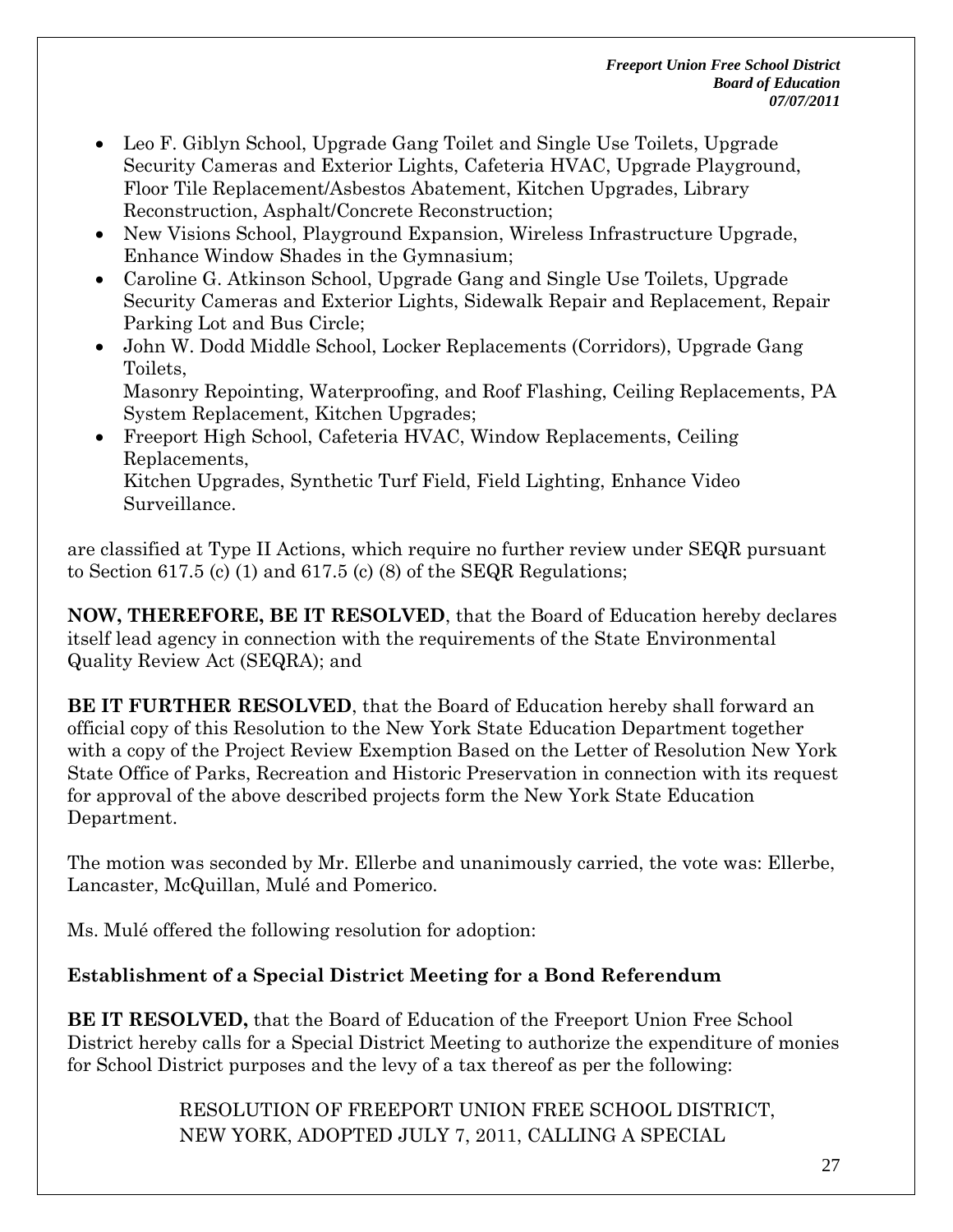## DISTRICT MEETING TO AUTHORIZE THE EXPENDITURE OF MONEYS FOR SCHOOL DISTRICT PURPOSES AND THE LEVY OF A TAX THEREFOR.

## RESOLVED BY THE BOARD OF EDUCATION OF FREEPORT UNION FREE SCHOOL DISTRICT, IN THE COUNTY OF NASSAU, NEW YORK AS FOLLOWS:

Section 1. A Special District Meeting of the qualified voters of Freeport Union Free School District, in the County of Nassau, New York (the "District"), shall be held within the District, on Tuesday, September 20, 2011, at 6:00 o'clock A.M. (Prevailing Time) at the following voting places: (1) Caroline G. Atkinson Elementary School, Freeport, New York, for those persons residing in Election District No. N-1; (2) Columbus Avenue Elementary School, Freeport, New York, for those persons residing in Election District No. N-2; (3) Bayview Avenue Elementary School, Freeport, New York, for those persons residing in Election District No. S-3; (4) Archer Street Elementary School, Freeport, New York, for those persons residing in Election District No. S-4; (5) Leo F. Giblyn Elementary School, Freeport, New York, for those persons residing in Election District No. S-5; and (6) The Freeport Family Community Center, Freeport, New York, for those persons residing in Election District No. S-6; as provided in the Notice calling said Special District Meeting hereinafter prescribed. The voting at such Special District Meeting shall be by voting machine, as provided by the Education Law, and the polls shall remain open from 6:00 o'clock A.M. until 9:00 o'clock P.M. (Prevailing Time) on said day and as much longer as may be necessary to enable the voters, then present, to cast their votes.

Section 2. The business to be acted upon at said Special District Meeting shall be as stated in the Notice thereof, and the District Clerk is hereby authorized and directed to cause the Notice of said Special District Meeting to be published in the District's official newspapers*;* each newspaper having a general circulation within the District, such publications to be made four (4) times within the seven (7) weeks next preceding such Special District Meeting, the first publications to be at least forty-five (45) days prior to the date of said Special District Meeting.

Section 3. Said Notice of Special District Meeting shall be in substantially in the following form:

#### **NOTICE OF SPECIAL DISTRICT MEETING OF FREEPORT UNION FREE SCHOOL DISTRICT, IN THE COUNTY OF NASSAU, NEW YORK**

NOTICE IS HEREBY GIVEN that pursuant to a resolution of the Board of Education of Freeport Union Free School District, in the County of Nassau, New York, adopted on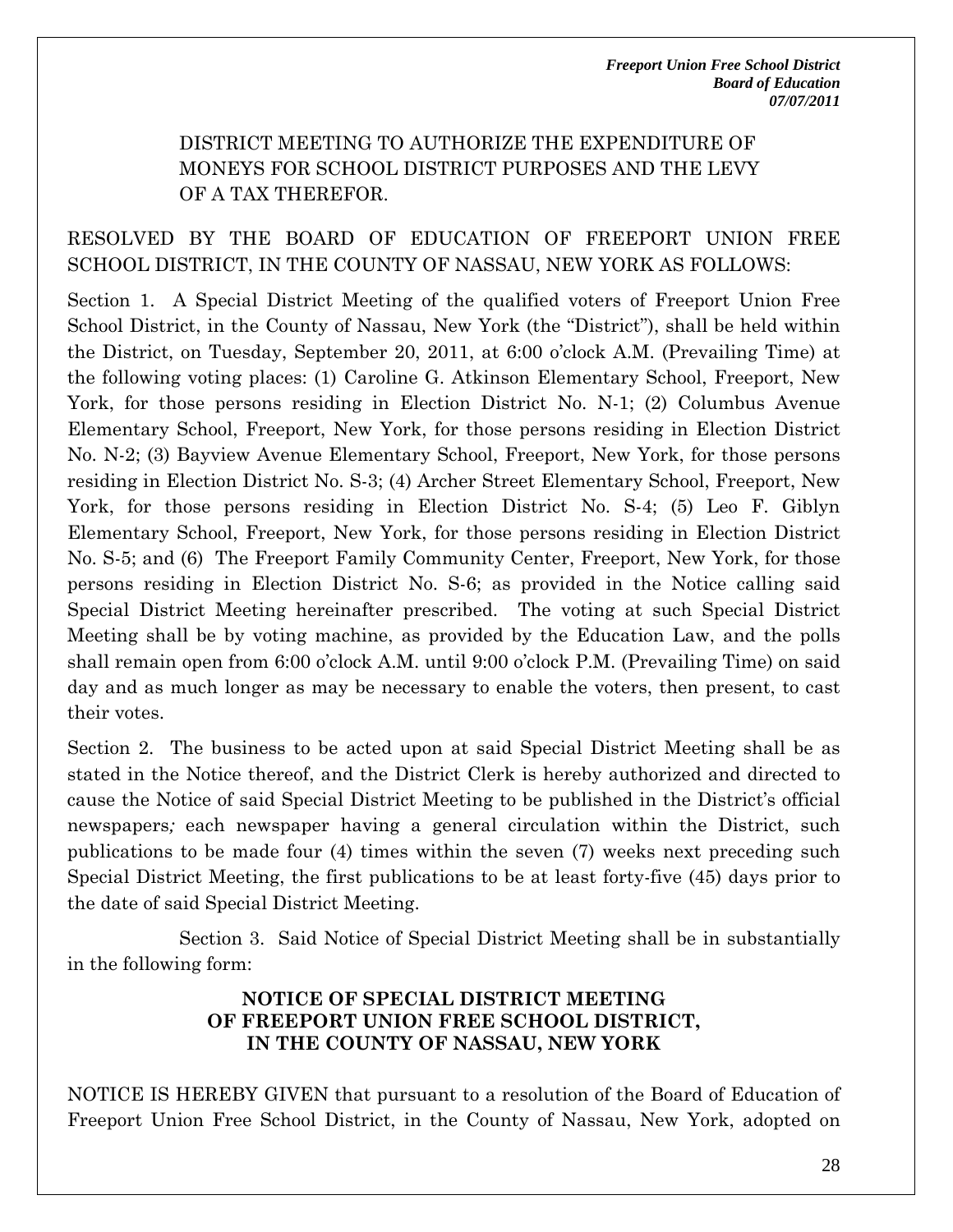July 7, 2011, a Special District Meeting of the qualified voters of said School District will be held on

#### **Tuesday, September 20, 2011**

 from 6:00 o'clock A.M. to 9:00 o'clock P.M. (Prevailing Time) at the following voting places: (1) Caroline G. Atkinson Elementary School, Freeport, New York, for those persons residing in Election District No. N-1; (2) Columbus Avenue Elementary School, Freeport, New York, for those persons residing in Election District No. N-2; (3) Bayview Avenue Elementary School, Freeport, New York, for those persons residing in Election District No. S-3; (4) Archer Street Elementary School, Freeport, New York, for those persons residing in Election District No. S-4; (5) Leo F. Giblyn Elementary School, Freeport, New York, for those persons residing in Election District No. S-5; and (6) The Freeport Family Community Center, Freeport, New York, for those persons residing in Election District No. S-6, for the purpose of voting upon the following Proposition:

### **RESOLVED**:

#### **PROPOSITION**

(a) That the Board of Education (the "Board") of the Freeport Union Free School District, in the County of Nassau, New York (the "District"), is hereby authorized to expend not to exceed \$5,000,000 to construct various improvements to District school buildings and sites (the "Building Improvement Project") substantially as described in the "Qualified School Construction Bond Presentation," prepared by the District with the assistance of BJLJ Engineers & Architects, P.C., (the "Presentation"), which is available for inspection at the office of the District Clerk, including, but not limited to, heating, ventilation, plumbing, air conditioning, security, audio/visual, public address and lighting systems, building exterior, sidewalk, parking and playground improvements; renovation of toilets; enhancements to improve accessibility to the physically challenged, including the installation of an elevator, asbestos abatement; and replacement of windows, lockers and ceilings; all of the foregoing to include the original furnishings, equipment, machinery, apparatus and ancillary or related site, and other work required in connection therewith; provided that the estimated costs of the components of the Building Improvement Project as set forth in the Presentation may be reallocated among such components if the Board shall determine that such reallocation is in the best interests of the District; that a tax in the amount of not to exceed \$5,000,000 is hereby authorized to finance said Building Improvement Project, such tax to be levied and collected in installments in such years and amounts as shall be determined by the Board of Education; and that in anticipation of such tax, bonds of the District may be authorized and a further tax is hereby authorized, if necessary, to pay any interest on any such bonds as the same become due and payable; and

#### (b) that the Board is hereby further authorized to expend an aggregate amount of not to exceed \$1,900,000 from funds on hand in the District's capital reserve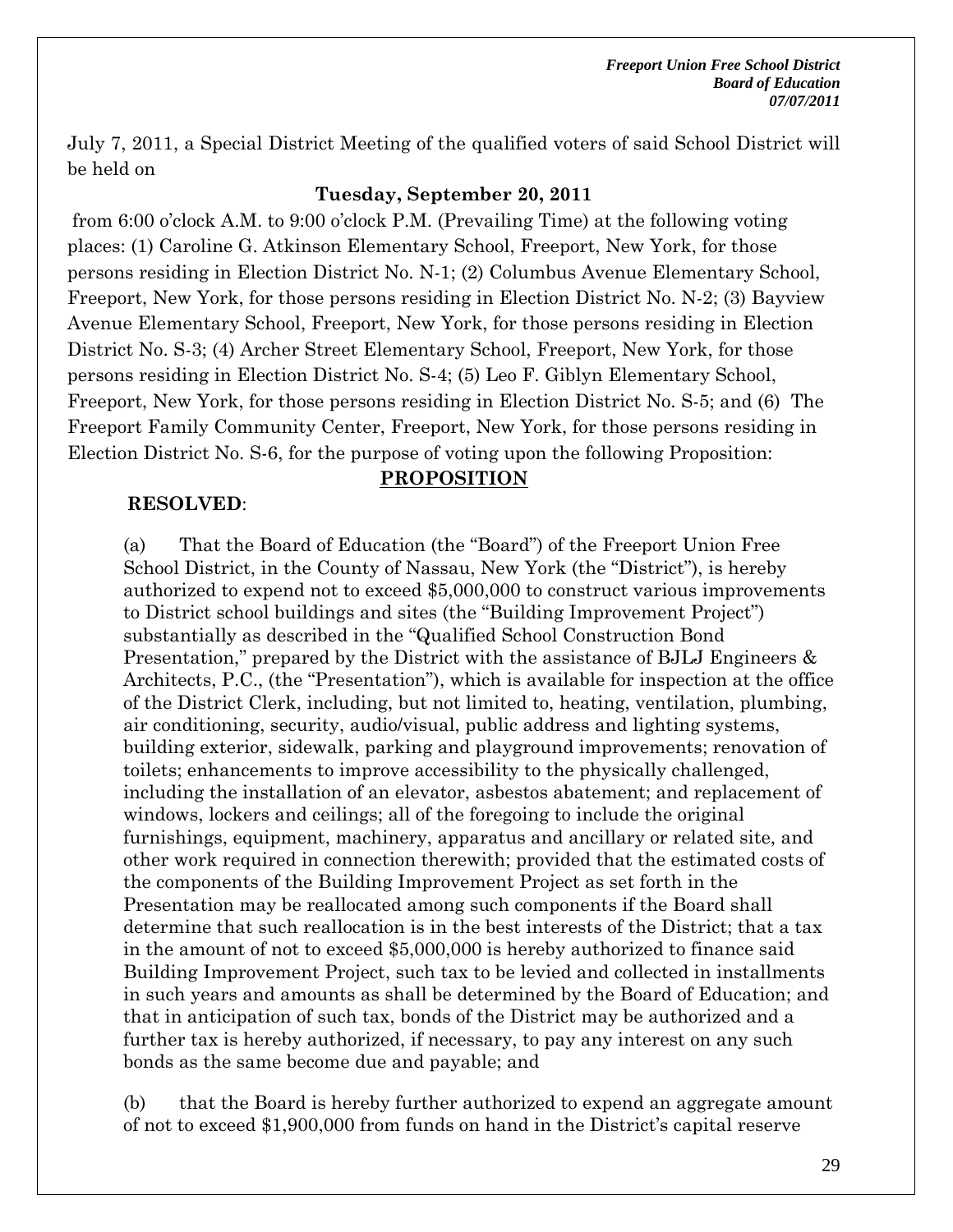fund, approved by the voters on May 19, 2009, to construct athletic field improvements at the High School, consisting of the installation of a synthetic turf field at the estimated cost of \$1,300,000, and field lighting at the estimated cost of \$600,000, the foregoing to include the original furnishings, equipment, machinery, apparatus and ancillary or related site and other work required in connection therewith; and the expenditure of not to exceed \$1,900,000 therefore from said capital reserve fund is hereby approved.

Such Proposition shall appear on the ballot label to be inserted in the voting machines used for voting at said Special District Meeting in substantially the following condensed form:

#### **PROPOSITION**

#### YES NO

#### **RESOLVED:**

(a) That the Board of Education (the "Board") of the Freeport Union Free School District, in the County of Nassau, New York (the "District"), is hereby authorized to expend not to exceed \$5,000,000 to construct various improvements to District school buildings and sites, and a tax in the amount of not to exceed \$5,000,000 is hereby authorized to pay such cost, such tax to be levied and collected in installments in such years and amounts as shall be determined by the Board; and a further tax is hereby authorized, if necessary, to pay any interest on any such bonds as the same become due and payable; and (b) that the Board is hereby further authorized to expend not to exceed \$1,900,000 to construct athletic field improvements at the High School, and the expenditure of such amount from funds on hand in the capital reserve fund, approved by the voters on May 19, 2009, is hereby approved.

The voting will be conducted by ballot on voting machines as provided in the Education Law and the polls will remain open from 6:00 o'clock A.M. to 9:00 o'clock P.M. (Prevailing Time) and as much longer as may be necessary to enable the voters then present to cast their ballots.

**NOTICE IS FURTHER GIVEN** that voter registration for the District is ongoing until Tuesday, September 13, 2011, from 8:30 o'clock A.M. until 3:30 o'clock P.M. (Prevailing Time), on any school day and on September 6, 2011, from 6:00 o'clock P.M. to 9:00 o'clock P.M. (Prevailing Time), at the District Office, 235 North Ocean Avenue, Freeport, New York, for the purpose of preparing a register of the qualified voters of the District for said Special District Meeting, at which time any person shall be entitled to have his/her name placed upon such register, provided that he/she is known or proven to be then or thereafter entitled to vote at said Special District Meeting for which such register is prepared.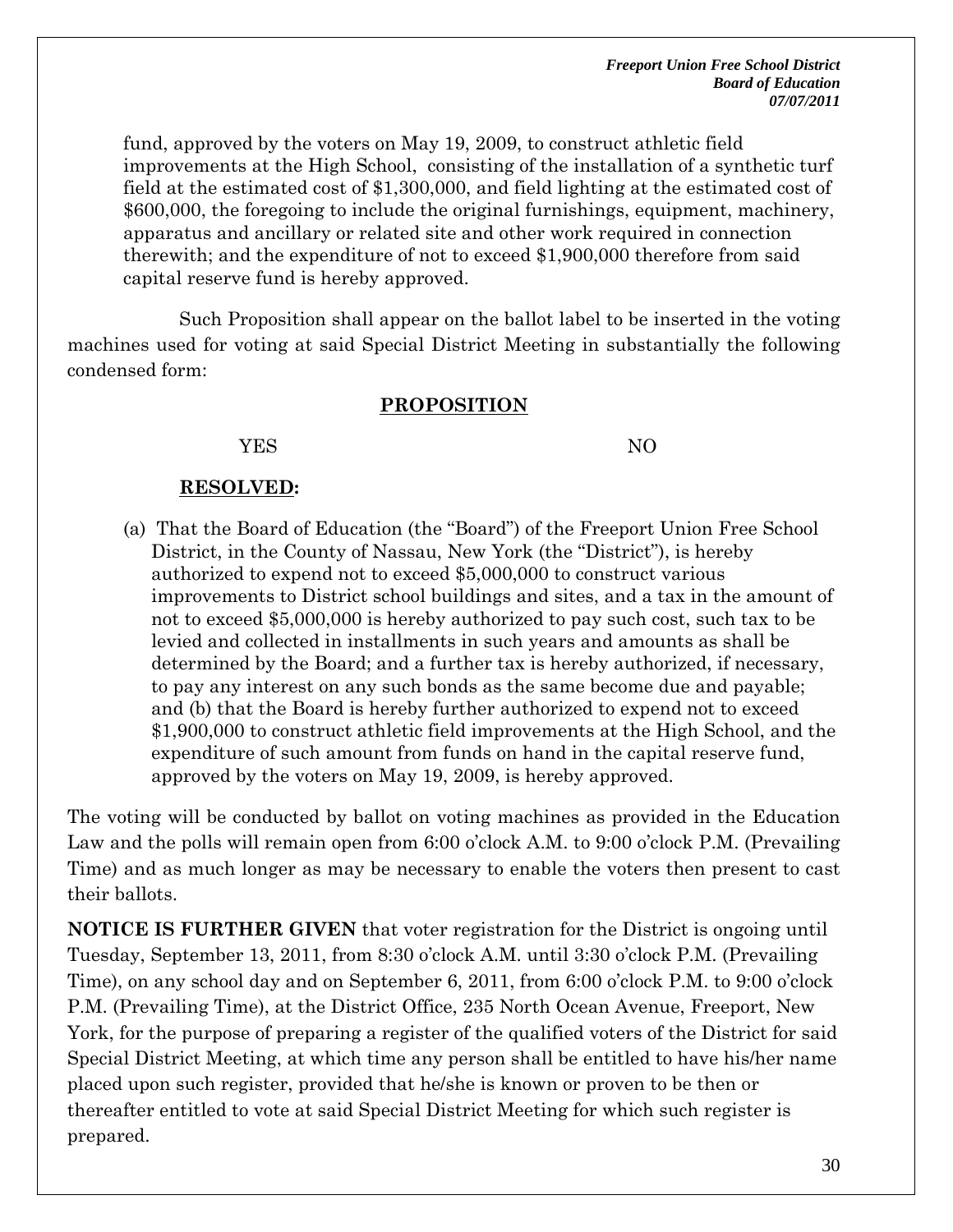The register of the qualified voters of the District prepared for the Annual Meeting and Election held on May 17, 2011, shall be used by said Board of Registration as the basis for the preparation of the register for said Special District Meeting to be held on September 20, 2011. Any person whose name appears on such register or who shall have been previously registered for any annual or special district meeting or election and who shall have voted at any annual or special district meeting or election held or conducted at any time since January 1, 2007, will not be required to register personally for this Special District Meeting. In addition, any person otherwise qualified to vote who is registered with the Board of Elections of Nassau County under the provisions of the Election Law, shall be entitled to vote at said Special District Meeting without further registration.

Immediately upon its completion, the register will be filed in the office of the District Clerk at the Administration Building, 235 North Ocean Avenue, Freeport, New York, and will be open for inspection by any qualified voter of the District between the hours of 8:00 o'clock A.M. and 4:00 o'clock P.M. (Prevailing Time) on each of the five (5) days prior to the election, except Sunday, provided that inspection on Saturday, September 17, 2011 shall be from 9:00 o'clock A.M. to 12:00 o'clock Noon (Prevailing Time).

**NOTICE IS FURTHER GIVEN** that applications for absentee ballots may be applied for at the office of the District Clerk. If the ballot is to be mailed to the voter, the completed application must be received by the District Clerk no later than September 13, 2011. If the ballot is to be delivered personally to the voter at the office of the District Clerk, the completed application must be received by the District Clerk no later than September 19, 2011.

A list of all persons to whom absentee ballots shall have been issued will be available for inspection in the office of the District Clerk at the Administration Building, 235 North Ocean Avenue, Freeport, New York, between the hours of 8:00 o'clock A.M. and 4:00 o'clock P.M. (Prevailing Time) on each of the five (5) days prior to the election, except Sunday, provided that inspection on Saturday, September 17, 2011 shall be from 9:00 o'clock A.M. to 12:00 o'clock Noon (Prevailing Time).

The boundaries for each of the school election districts are as follows:

**ELECTION DISTRICT N-1.** The place of voting will be the **Caroline G. Atkinson Elementary School**, 58 West Seaman Avenue, Freeport, New York, *with said Election District being all that area which is west of North Main Street, south of the northerly school district boundary and east of Milburn Creek and north of the Long Island railroad.*

**ELECTION DISTRICT N-2.** The place of voting will be the **Columbus Avenue Elementary School**, 150 North Columbus Avenue, Freeport, New York, *with said*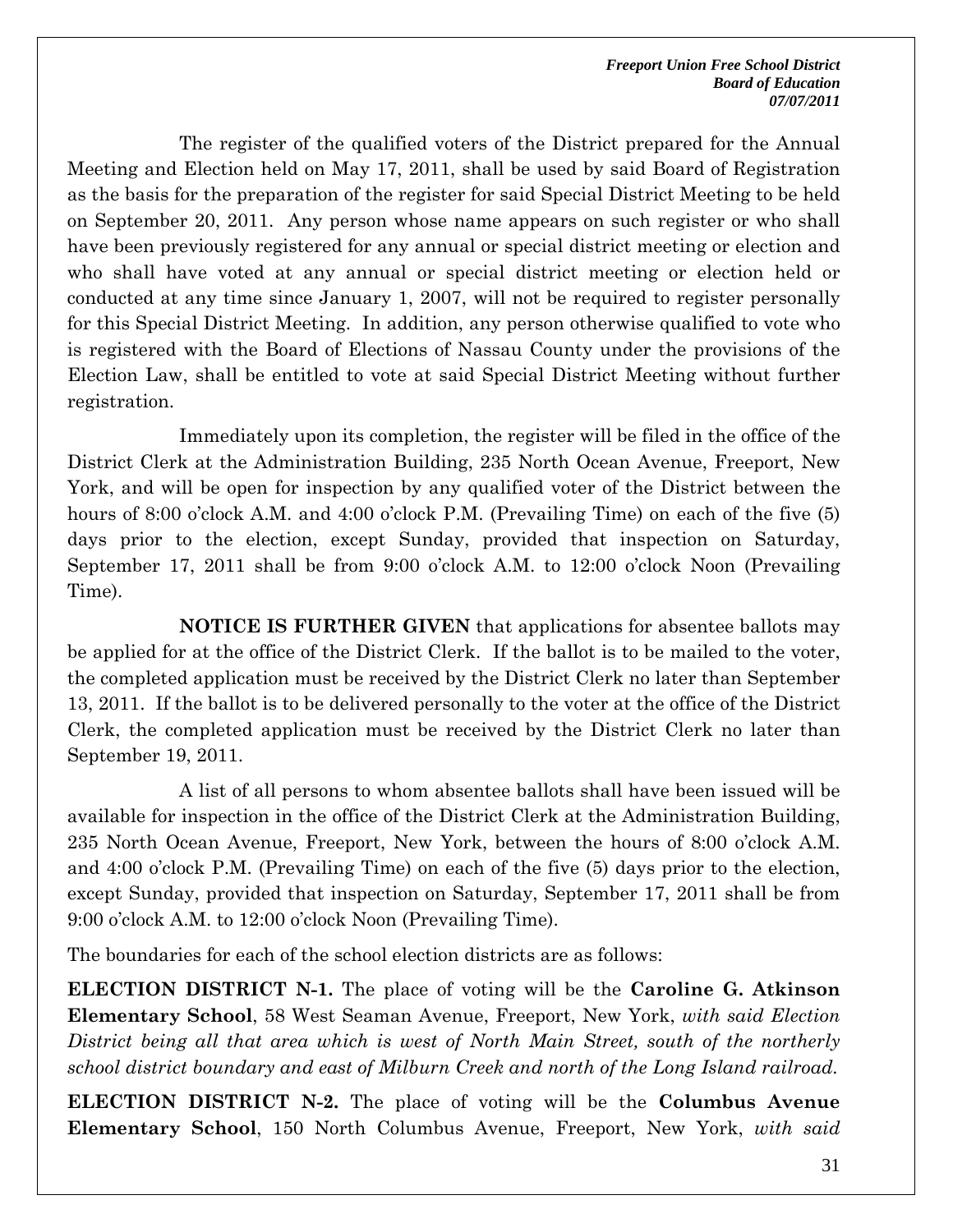*Election District being all that area which is north of the Long Island Railroad, east of North Main Street, south of the most northerly boundary line of the District and west of the Meadowbrook Parkway.* 

**ELECTION DISTRICT S-3.** The place of voting will be the **Bayview Avenue Elementary School**, 325 West Merrick Road, Freeport, New York, *with said Election District being all that area which is south of the Long Island Railroad right of way and west of the eastern boundary line of the District which runs south down South Long Beach Avenue to the southern property lines of the properties on the south side of Smith Street, then west along such property lines to the easterly property lines of the properties fronting on Bayview Avenue, thence proceeding south along said property lines to the easterly property lines on Branch Avenue and then southerly along the eastern boundary lines of said properties fronting the east side of Branch Avenue to the northerly property lines of the properties fronting on the north side of Lewis Street, thence easterly along said boundary to Randall Bay. The southern boundary is the Village Line and the western boundary is the Village Line.*

**ELECTION DISTRICT S-4.** The place of voting will be the **Archer Street Elementary School**, 255 Archer Street, Freeport, New York, *with said Election District being all that area which begins at the southerly side of the Long Island Railroad right of way where same intersects with the westerly boundary lines of properties fronting on the west side of Long Beach Avenue; thence running easterly along said right of way to the westerly boundary lines of properties fronting on the west side of Henry Street; thence southeasterly along said boundary lines to the intersection of South Main Street; thence southerly along the west side of South Main Street to the intersection with Mill Road; thence easterly along the south side of Mill Road to the intersection of Mill Road and Freeport Creek; thence southerly along Freeport Creek to the northerly boundary lines of the properties fronting on the north side of East Bedell Street; thence easterly along said property lines to the Village Line also known as Freeport Creek; thence southerly along said line to the most southerly Village Line; thence westerly along said Village Line to Hudson Bay; thence north and northwesterly along Woodcleft Basin to Sportsman's Channel; thence north along said Channel and its extension to the center line of Atlantic Avenue; thence westerly along said center line of Atlantic Avenue to then easterly boundary lines of properties fronting on the east side of Bayview Avenue; thence northerly along said boundary lines to the intersection of the southerly boundary lines of properties fronting on the south side of Smith Street; thence easterly along said boundary lines of properties fronting on the west side of Long Beach Avenue, thence northerly along said boundary lines to the point or place of beginning.*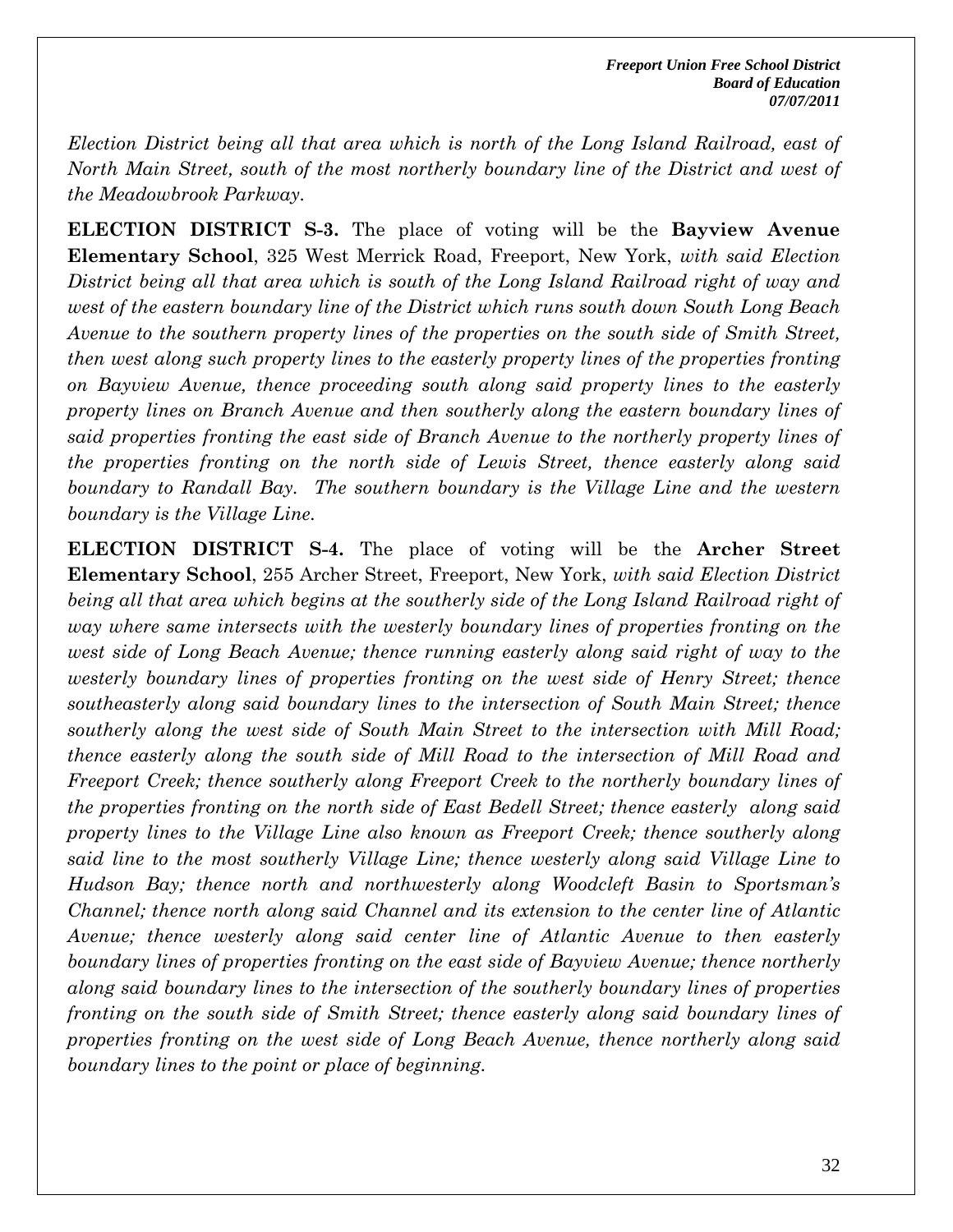**ELECTION DISTRICT S-5.** The place of voting will be the **Leo F. Giblyn** 

**Elementary School**, 450 South Ocean Avenue, Freeport, New York, *with said Election District being all that area which begins at a point where the easterly boundary lines of property fronting on Bayview Avenue intersects with the center line of Atlantic Avenue running thence easterly along said center line to the western boundary line of properties fronting the west side of Sportsman's Avenue; thence southerly along said line to the Sportsman's Channel; thence southerly along said Channel to the Woodcleft Basin; thence southeasterly along said Basin to the easterly boundary of Village Line running along Hudson Bay; thence southerly along said boundary line to the southerly boundary of the Village Line also known as Little Swift Creek; thence westerly along said Village Line to a point where same intersects Randall's Bay; thence northerly along said Bay to the intersection of the northerly boundary lines of properties fronting on the north side of* Lewis Street; thence westerly along said boundary lines to the easterly boundary lines of *properties fronting on the east side of Branch Avenue; thence northerly along said boundary lines to the intersection of the east boundary lines of properties fronting on the east side of Bayview Avenue; thence northerly along said boundary lines to the point or place of beginning.* 

**ELECTION DISTRICT S-6.** The place of voting will be The Freeport Family Community Center**,** 30 Albany Avenue, Freeport, New York, *with said Election District being all that area which is south of the Long Island railroad right of way, east of the eastern boundary of District S-4, with the eastern and southern boundary being the Village boundaries.* 

Qualifications for voting:

- 1. A person shall be a citizen of the United States.
- 2. Eighteen or more years of age.
- 3. A resident of the District for a period of thirty days or more preceding the election at which he or she offers to vote.

4. Must be registered to vote.

Only qualified voters who are duly registered will be permitted to vote.

## BY THE ORDER OF THE BOARD OF EDUCATION

Dated: July 7, 2011

DR. MARY R. BEDIAKO District Clerk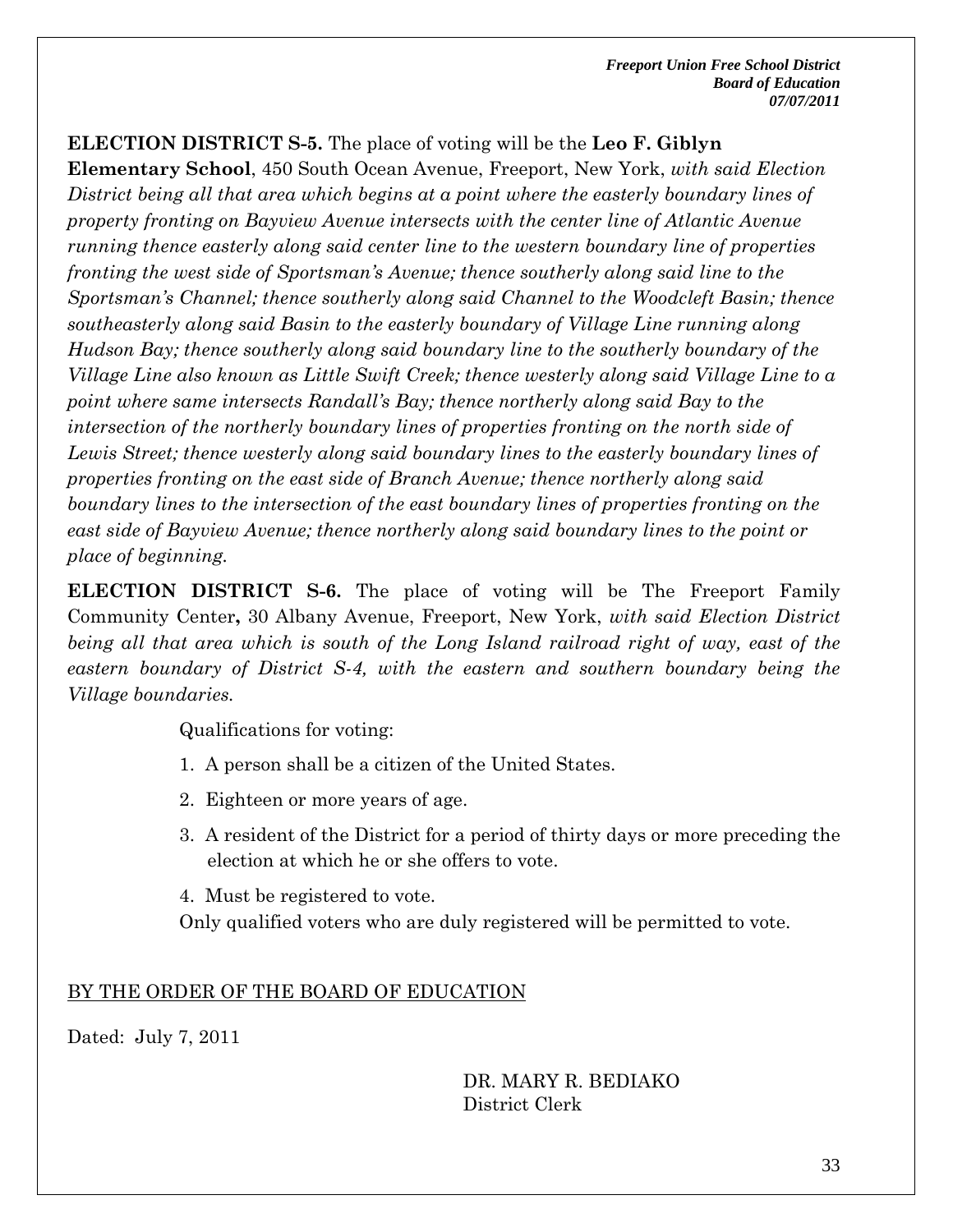The motion was seconded by Ms. Lancaster and unanimously carried, the vote was: Ellerbe, Lancaster, McQuillan, Mulé and Pomerico.

Ms. Lancaster offered the following resolution for adoption:

## **Resolution to Establish the Tax Levy**

**BE IT RESOLVED**, by the Board of Education of the Freeport Union Free School District, that the following budget of the necessary claims and expenditures in FREEPORT UFSD (#9) in the Town of HEMPSTEAD for the School year 2011-2012, amounting to \$149,477,547 School Purpose, and the amount of \$5,949,067 for Library Purpose, for a total of \$155,426,614 is hereby accepted;

and

**FURTHER RESOLVED,** that the sum of \$81,949,497 for School Purposes, and \$5,328,747 for Library Purposes, for a total of \$87,278,244, being the remainder of the budget adopted as above and the amount which must be RAISED BY TAXATION (\$87,278,244) for FREEPORT UFSD (#9) of the Town of HEMPSTEAD, Nassau County, New York for the year 2011-2012 be levied upon the taxable property of the said school district as said property has been certified to by the Board of Assessors for the school year 2011-2012; and

**FURTHER RESOLVED**, that the District Clerk of this School District be and she is hereby authorized and directed, pursuant to Section 6-20.0 and amendments thereto of the Nassau County Administrative Code to file a certified copy of these resolutions with the Nassau County Legislature and the Board of Assessors, Mineola, New York, on or before August 15th, 2011.

The motion was seconded by Ms. Mulé and unanimously carried, the vote was: Ellerbe, Lancaster, McQuillan, Mulé and Pomerico.

Mr. Ellerbe offered the following resolution for adoption:

**Personnel** 

## **Retirement of Staff**

**BE IT RESOLVED,** that the Board of Education of the Freeport Union Free School District hereby accepts the letter of resignation for the purpose of retirement from the following staff member as listed: